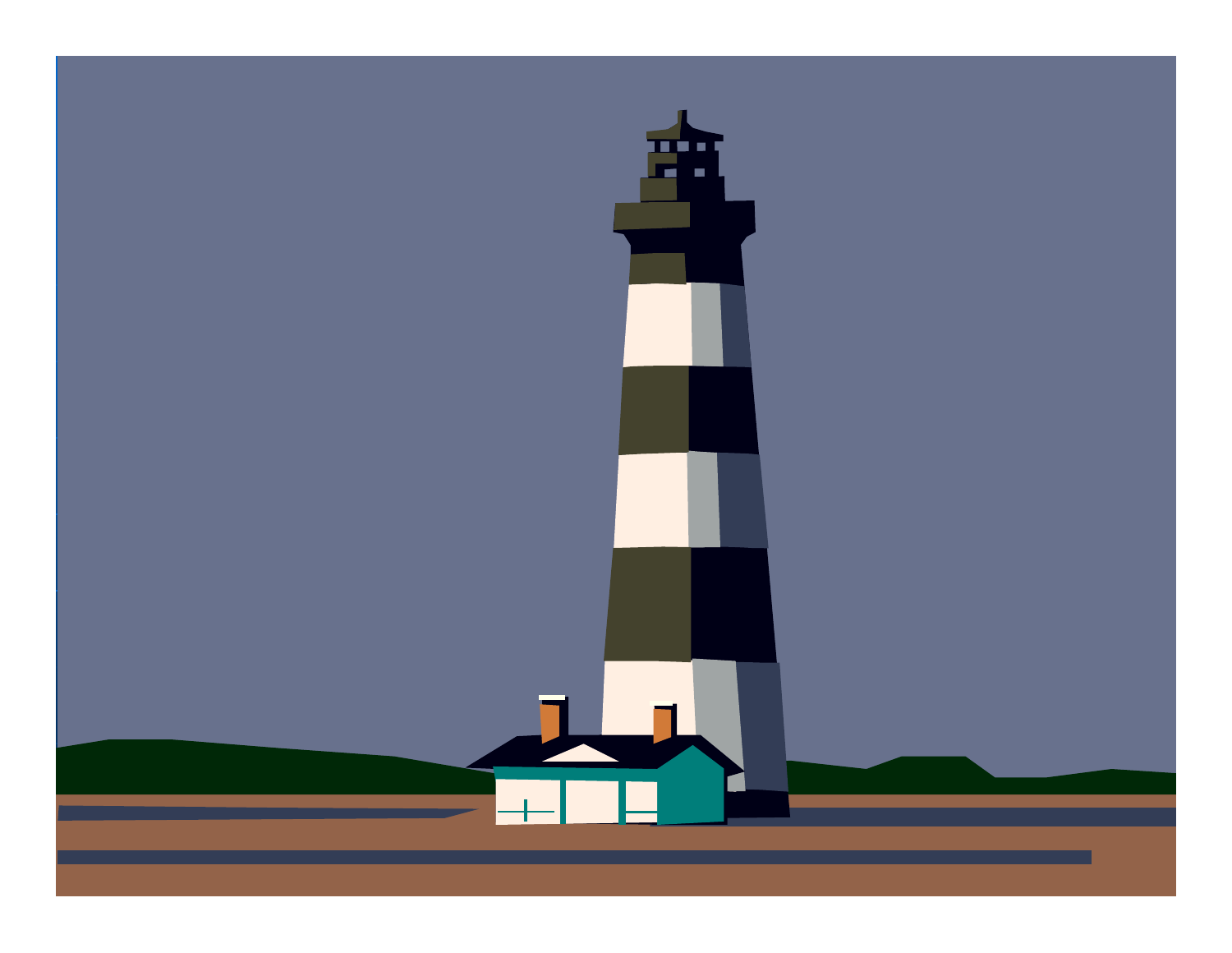## WHAT IS PUBLIC HEALTH?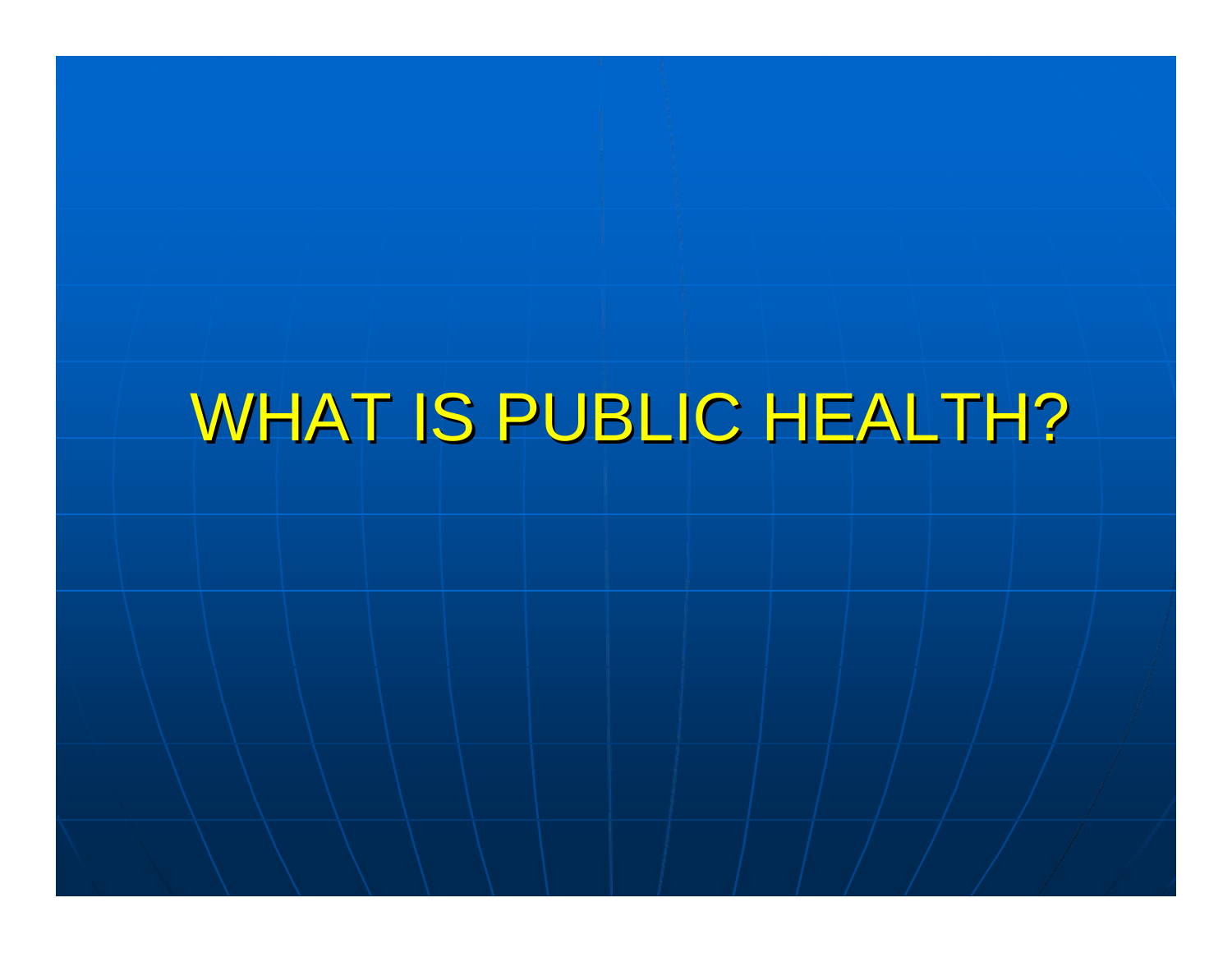Public Health is the science of protecting and improving the health of communities through communities through *education education*, *promotion of healthy lifestyles promotion of healthy lifestyles* and *research for disease and injury research for disease and injury*.



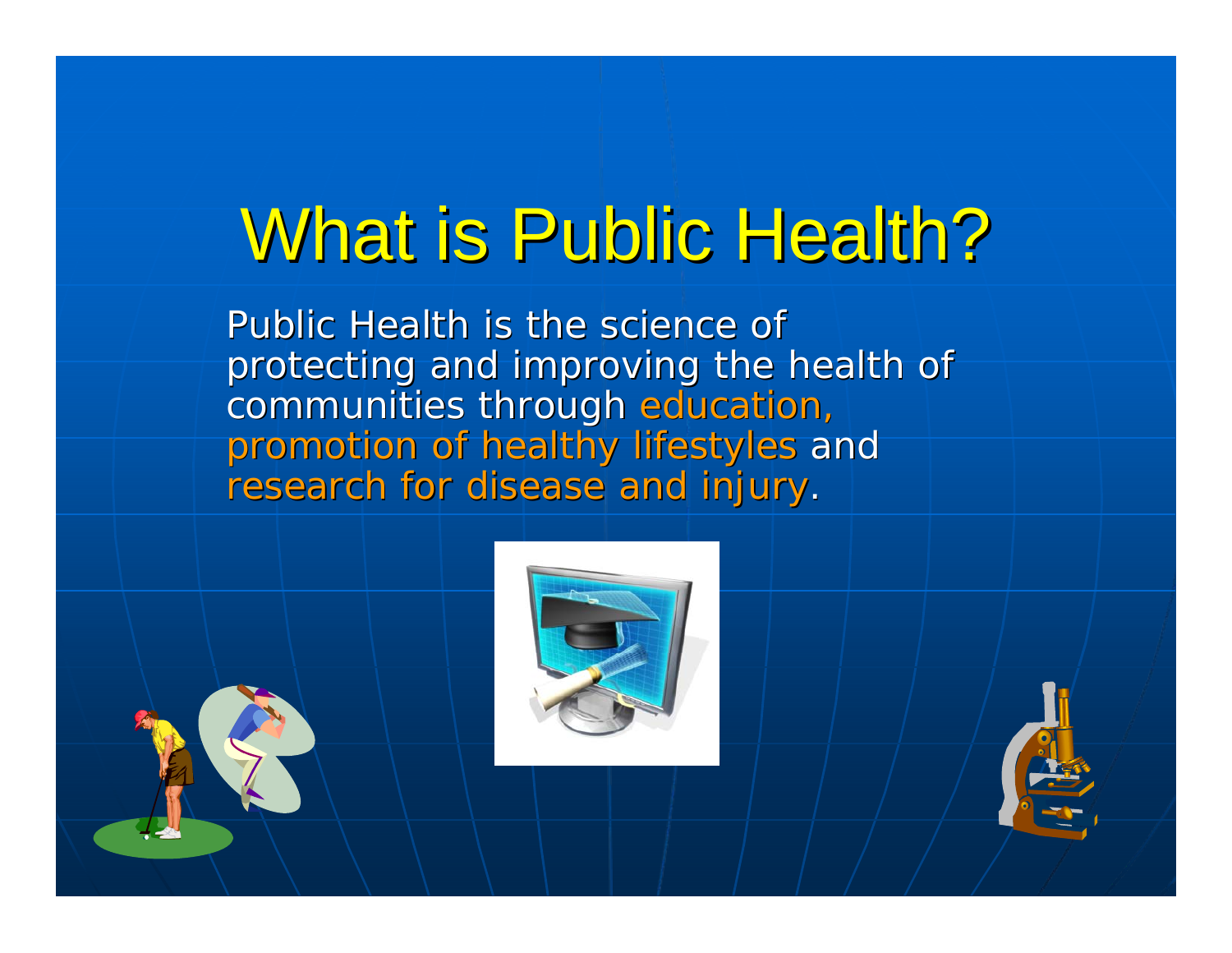Public health involves the application of many *different disciplines* including: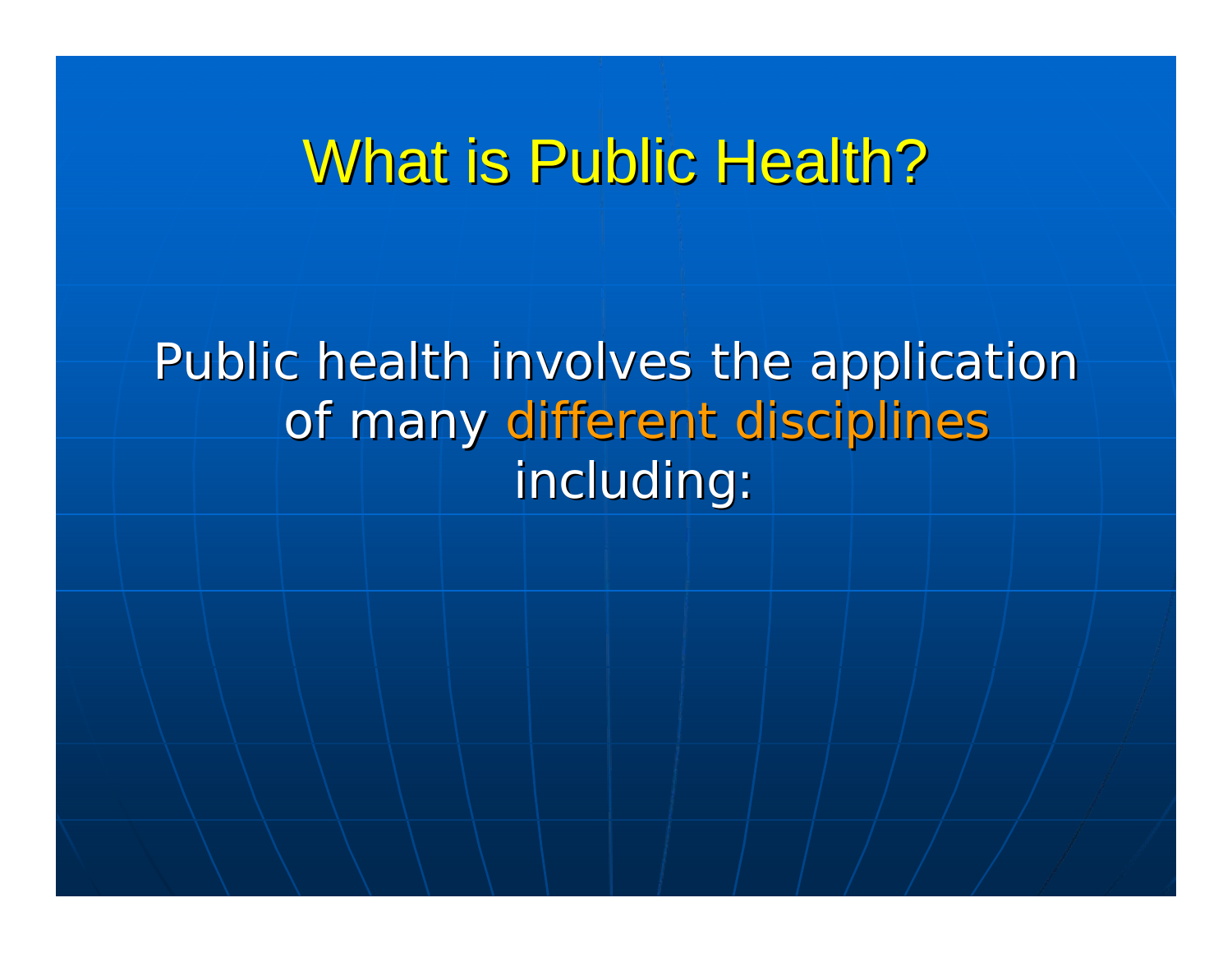

*Biology Biology Education Education Sociology Sociology Psychology Psychology Mathematics MathematicsAnthropology Anthropology Business Business Public policy Public policy Engineering Engineering Medicine Medicine*

 *Computer Science Computer Science and more and more*





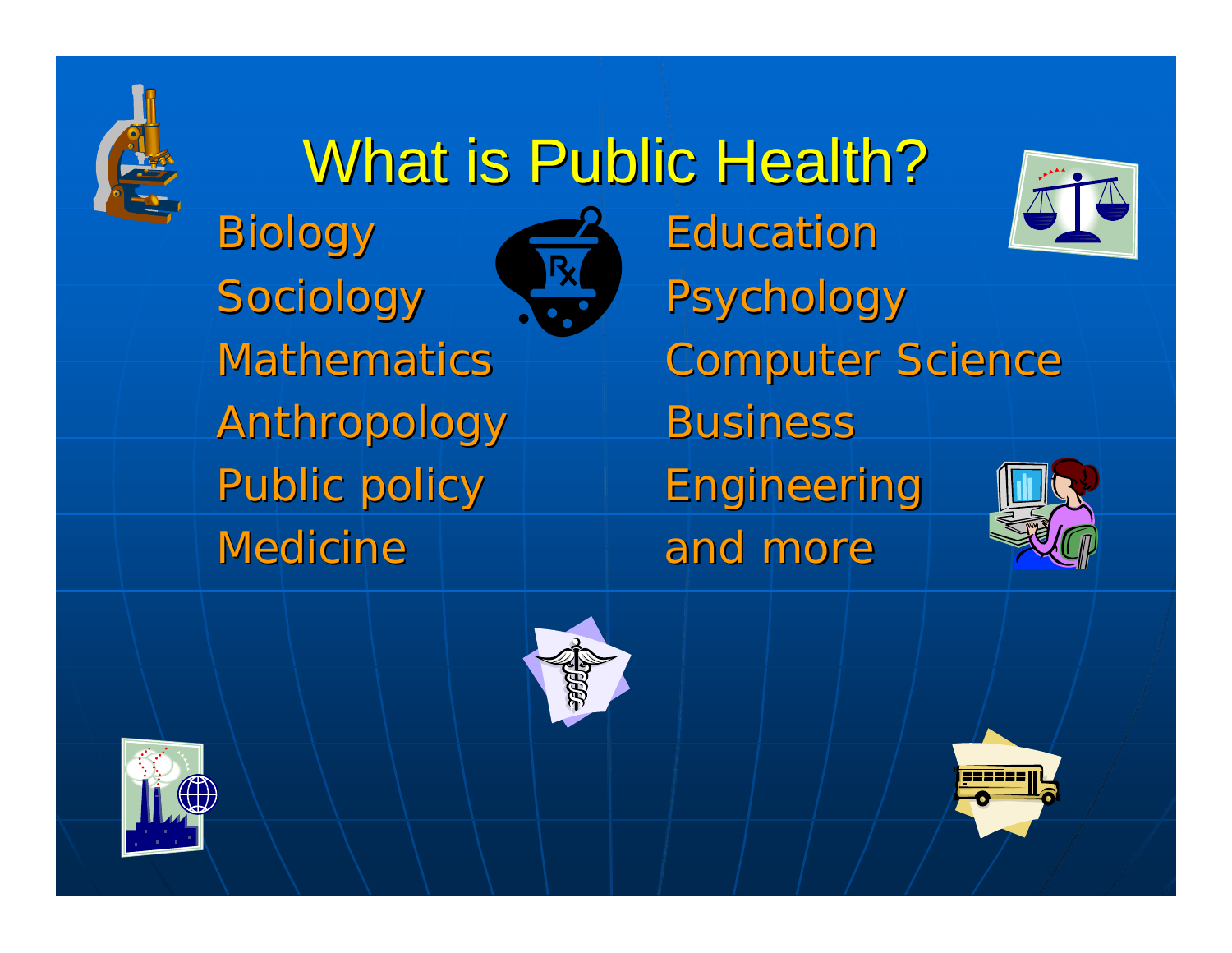Public health is concerned with protecting<br>the health of entire populations. These<br>populations can be as small as<br>a

Focus is on entire Focus is on entire Focus is on entire  $\Box$ 

\_\_\_\_\_\_\_\_\_\_\_\_\_\_\_. \_\_\_\_\_\_\_\_\_\_\_\_\_\_\_.

\_\_\_\_\_\_\_\_\_\_\_\_\_\_\_\_\_\_\_\_. \_\_\_\_\_\_\_\_\_\_\_\_\_\_\_\_\_\_\_\_.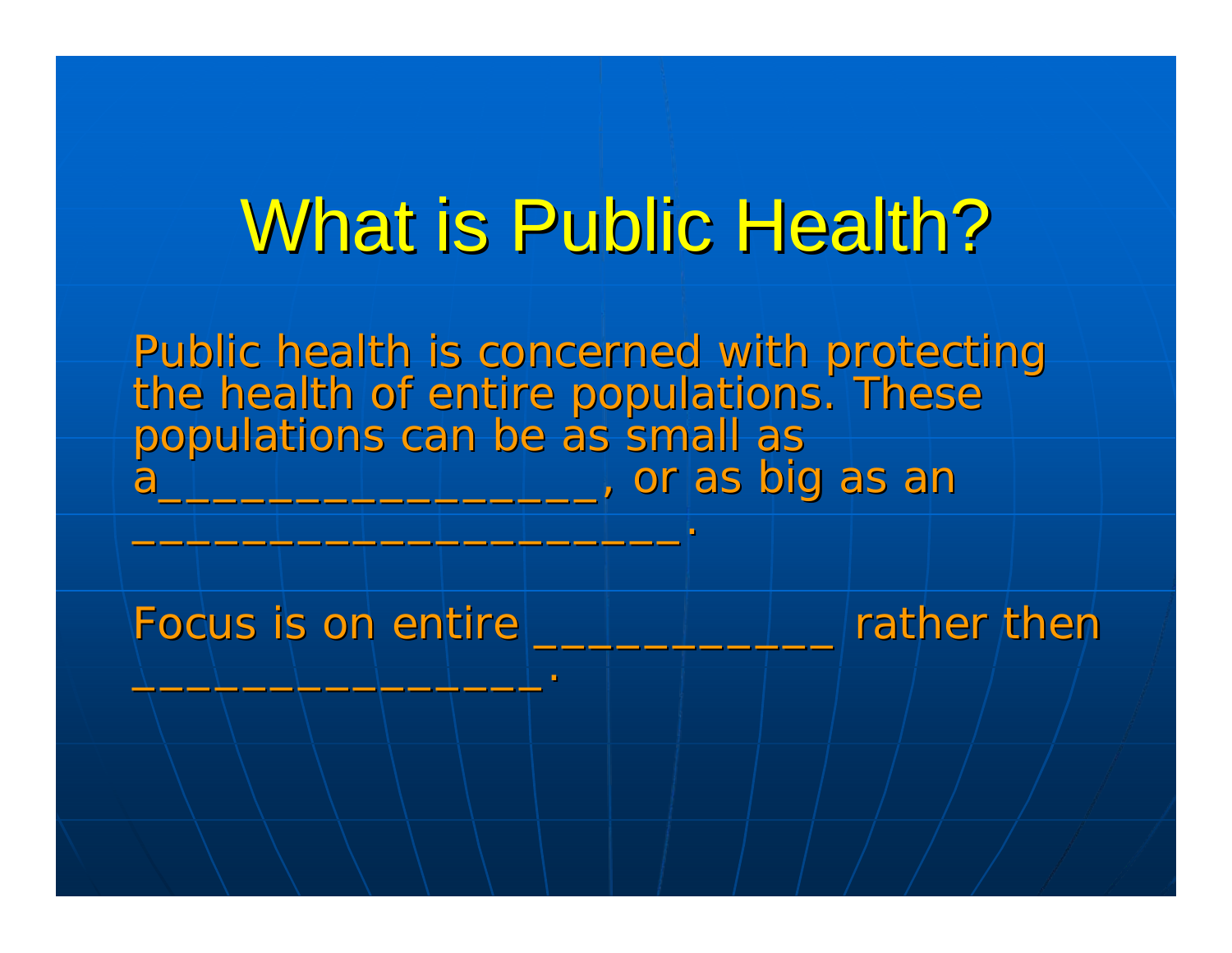Public health is concerned with protecting the health of entire populations. These populations can be as small as a *local neighborhood*, or as big as an *entire country entire country*.

*Focus* is on entire *population* rather then *individuals* 



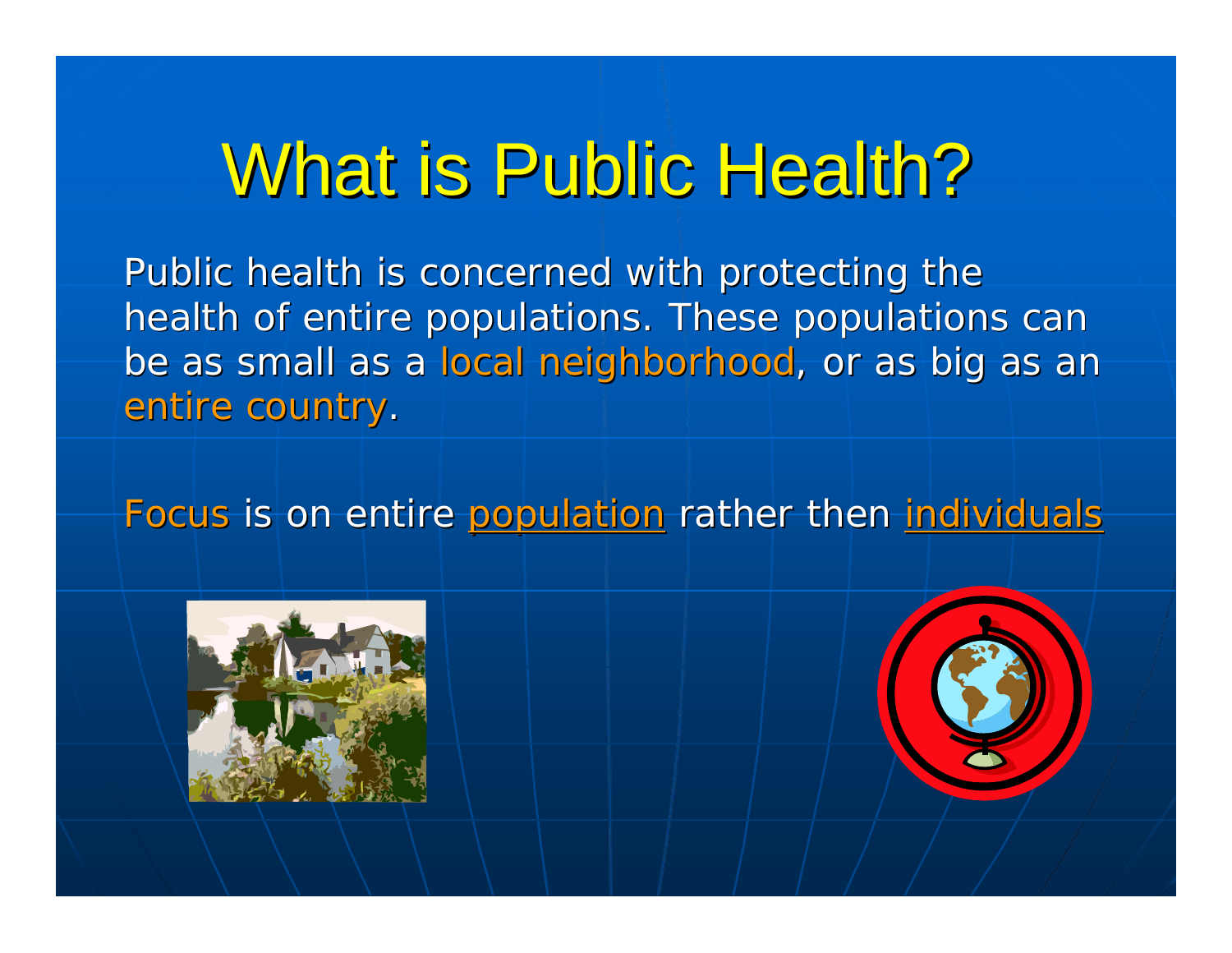Distinction between Public Health and Clinical Health Professions: Public Health **Clinical Health**  *Population Population Individual Individual Health Disease Disease Prevention Prevention Diagnosis Diagnosis Health Promotion Health PromotionTreatment Treatment*



![](_page_7_Picture_2.jpeg)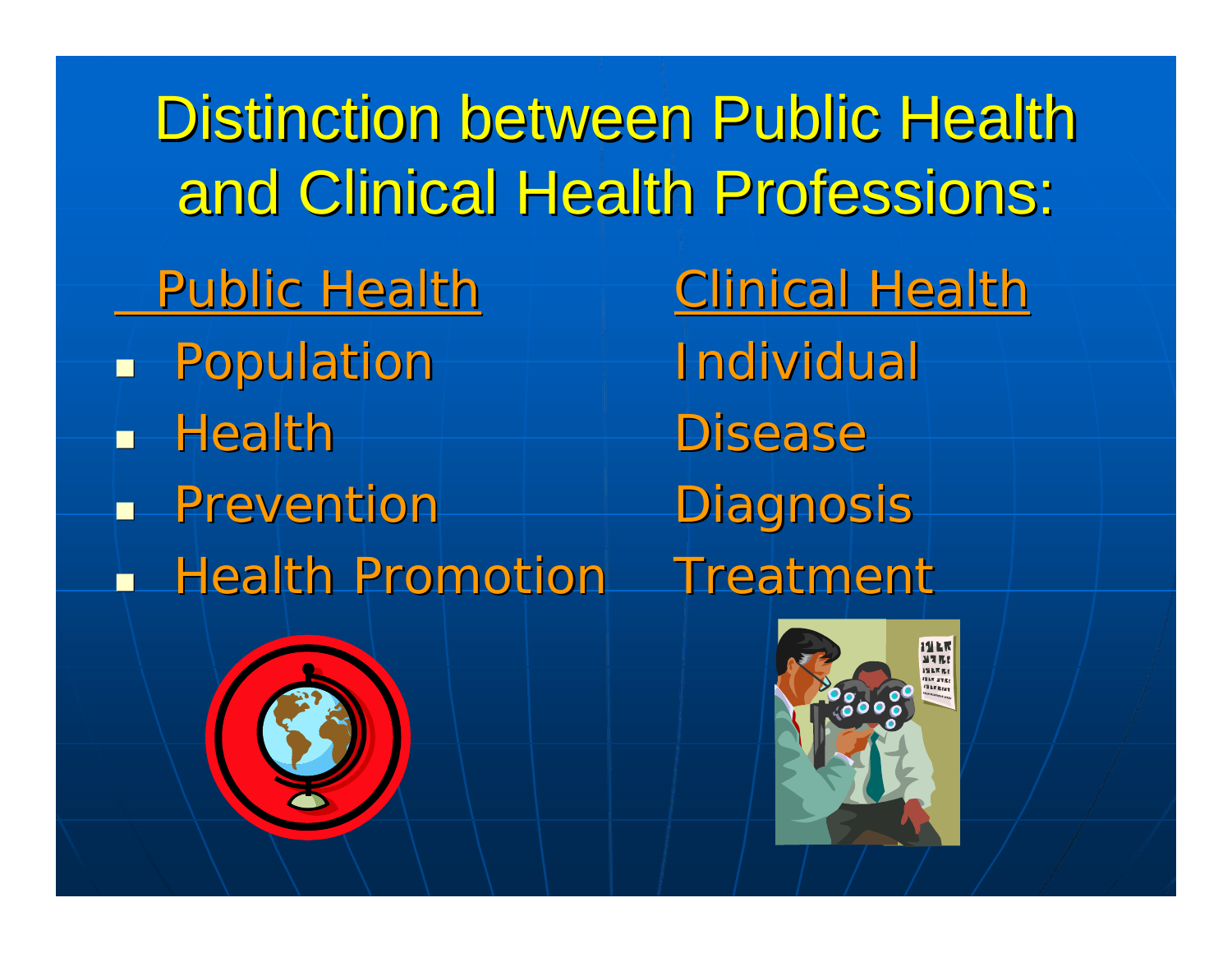**The Ten Essential The Ten Essential Functions of Public Functions of Public Health**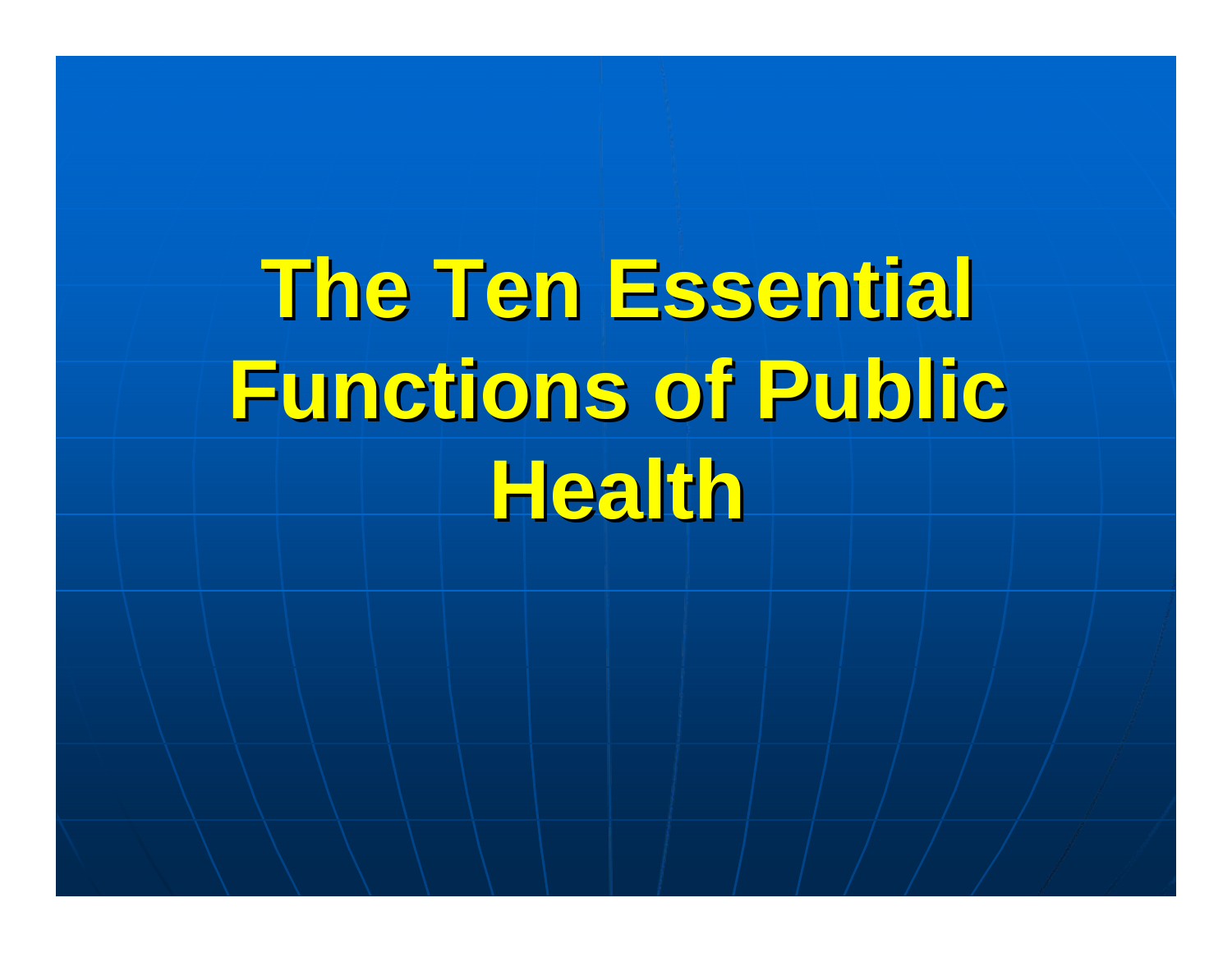**Monitor health status to identify community health problems. community health problems.**

*Diagnose Diagnose* **and** *investigate investigate* **health**  problems and health hazards in the **community. community.**

*Evaluate Evaluate* **effectiveness, effectiveness,**  accessibility, and quality of **personal and population personal and population -based health services. health services.**

![](_page_9_Picture_4.jpeg)

![](_page_9_Picture_5.jpeg)

![](_page_9_Picture_6.jpeg)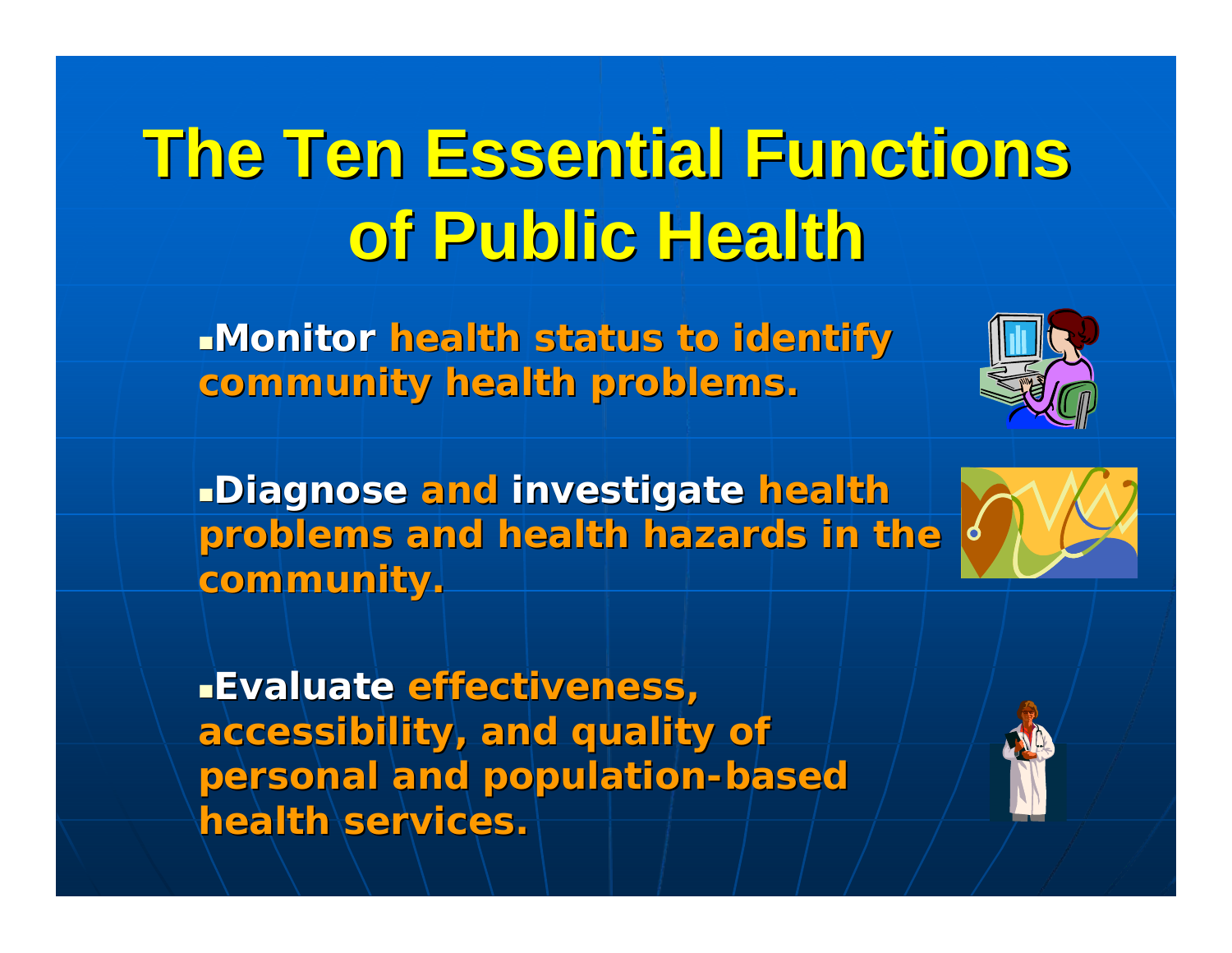*Inform, educate, Inform, educate, and empower empower* **people about health issues. people about health issues.**

*Mobilize Mobilize* **community partnerships community partnerships to identify and solve health to identify and solve health problems. problems.**

*Develop Develop* **policies and plans that policies and plans that**  support individual and community **health efforts. health efforts.**

![](_page_10_Picture_4.jpeg)

![](_page_10_Picture_5.jpeg)

![](_page_10_Picture_6.jpeg)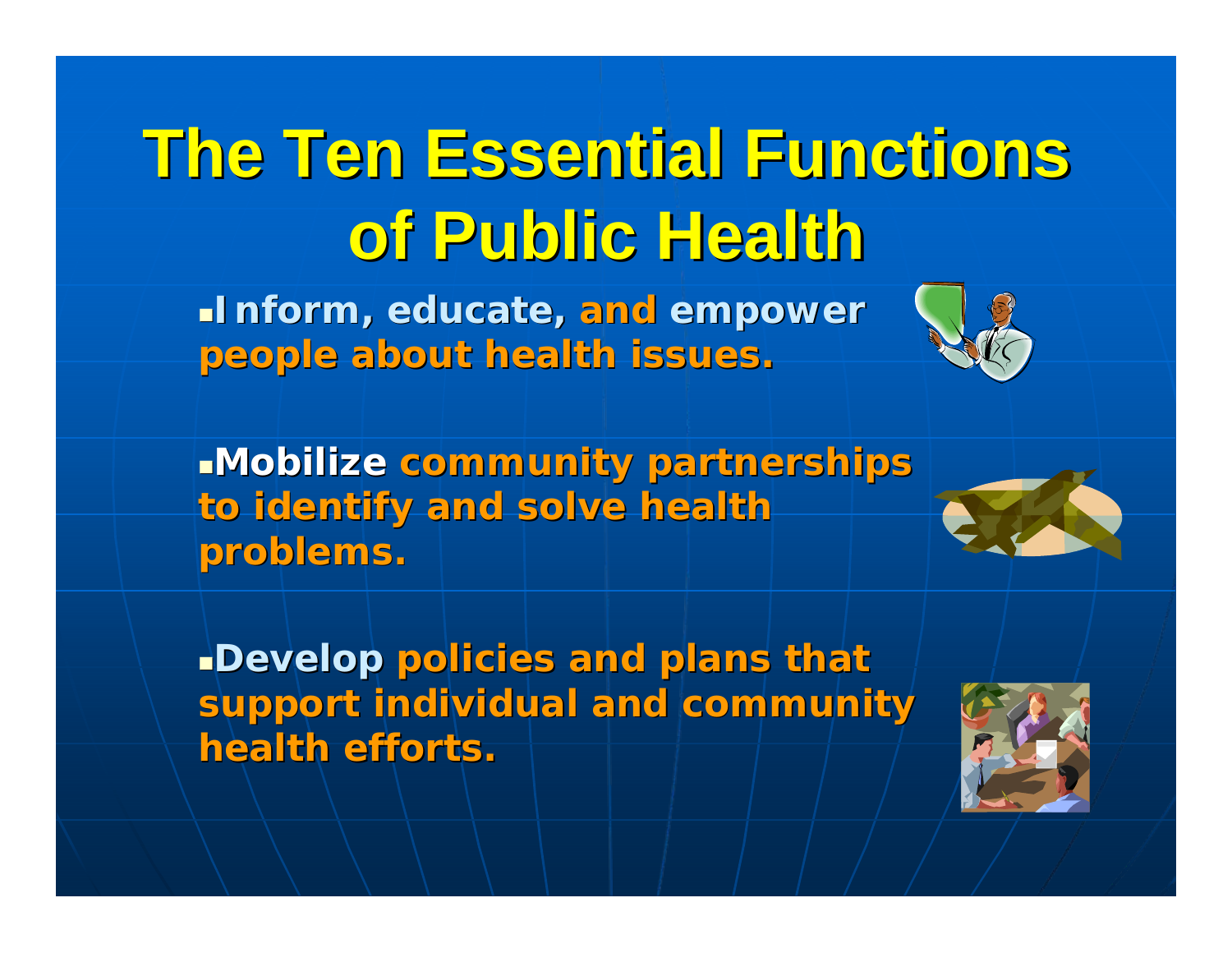*Assure* **a competent public health a competent public health and personal health care workforce. and personal health care workforce.**

*Enforce Enforce* **laws and regulations that laws and regulations that protect health and ensure safety. protect health and ensure safety.**

*Link* **people to needed personal people to needed personal health services and assure the** provision of health care when **otherwise unavailable. otherwise unavailable.**

![](_page_11_Picture_4.jpeg)

![](_page_11_Picture_5.jpeg)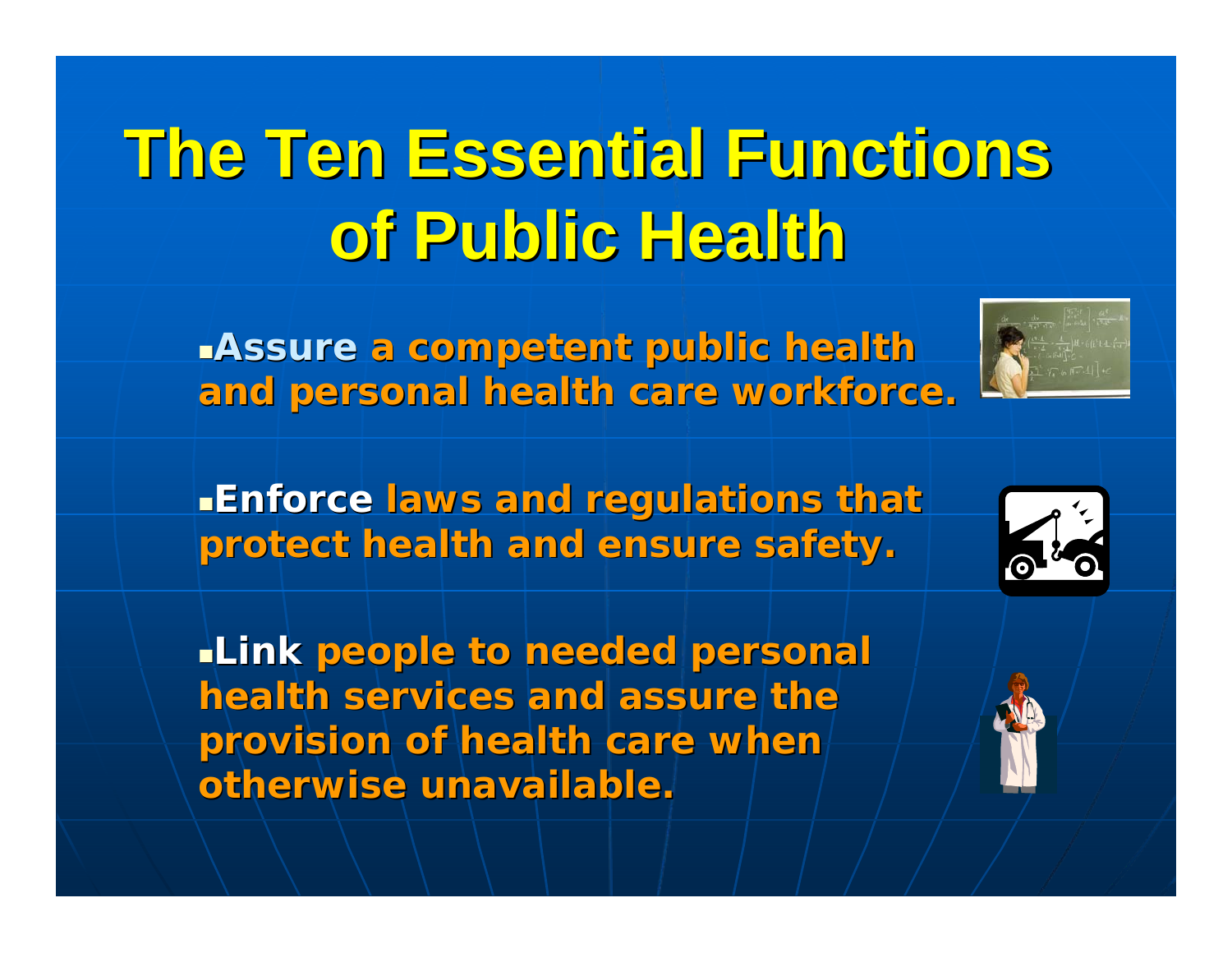*Research Research* **for new insights and for new insights and innovative solutions to health innovative solutions to health problems. problems.**

![](_page_12_Picture_2.jpeg)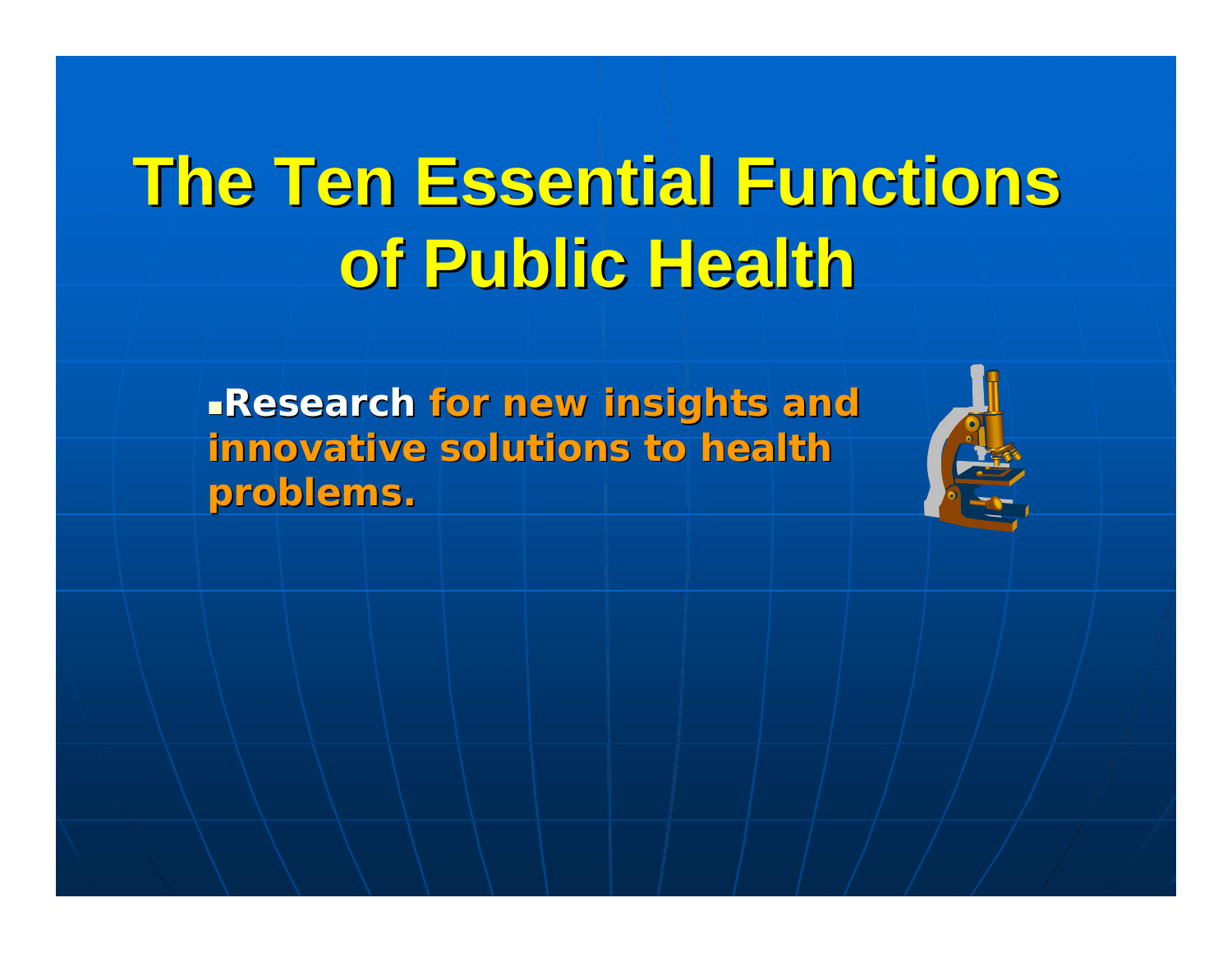# **Monitor health status to Monitor health status to identify community health identify community health problems problems**

![](_page_13_Picture_1.jpeg)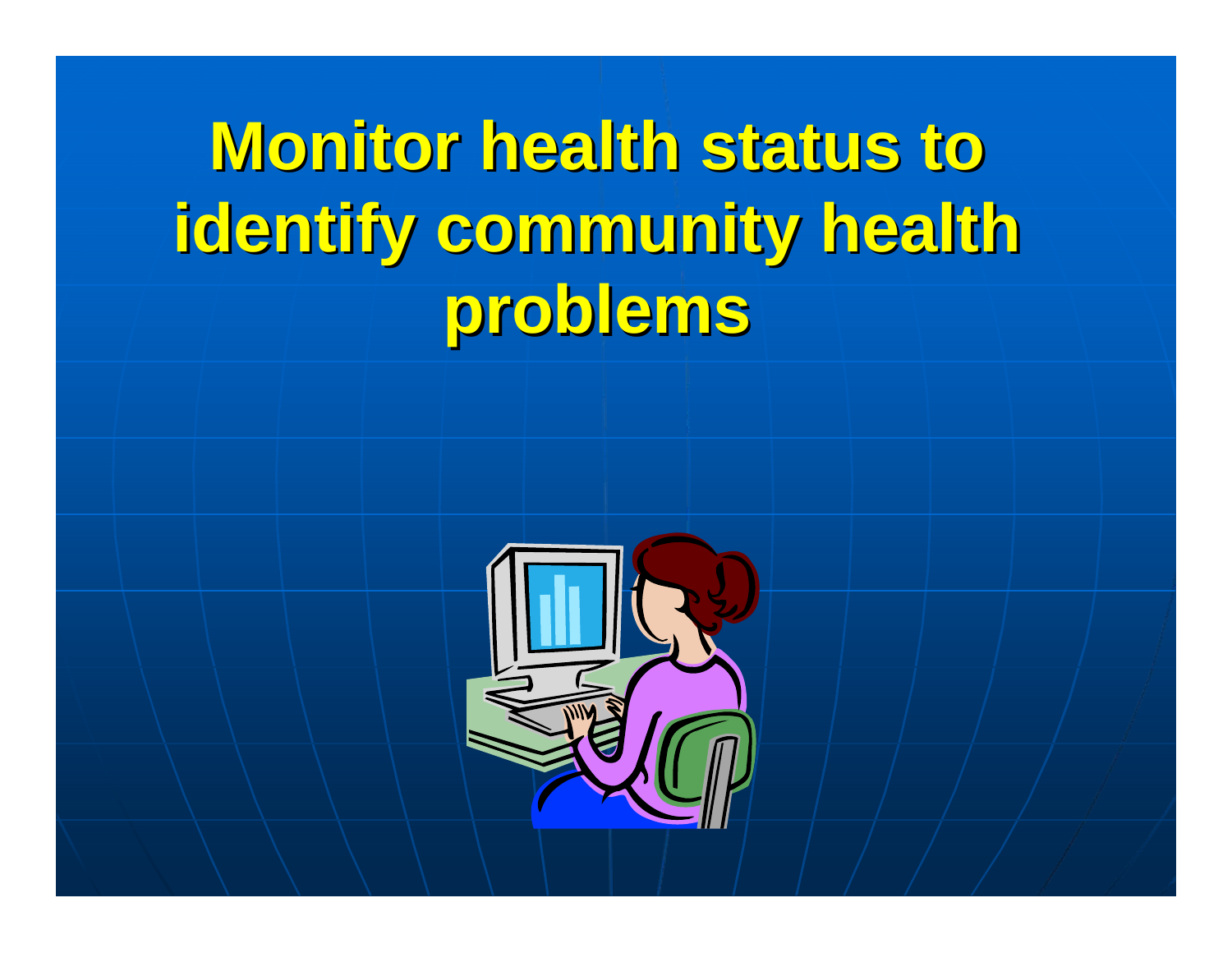**Monitor health status to Monitor health status to identify community health identify community health problems problems**

Examples: **Death certificates Death certificates Birth Certificates Birth Certificates Immunization registries Immunization registries Cancer registries Cancer registries Surveillance Surveillance**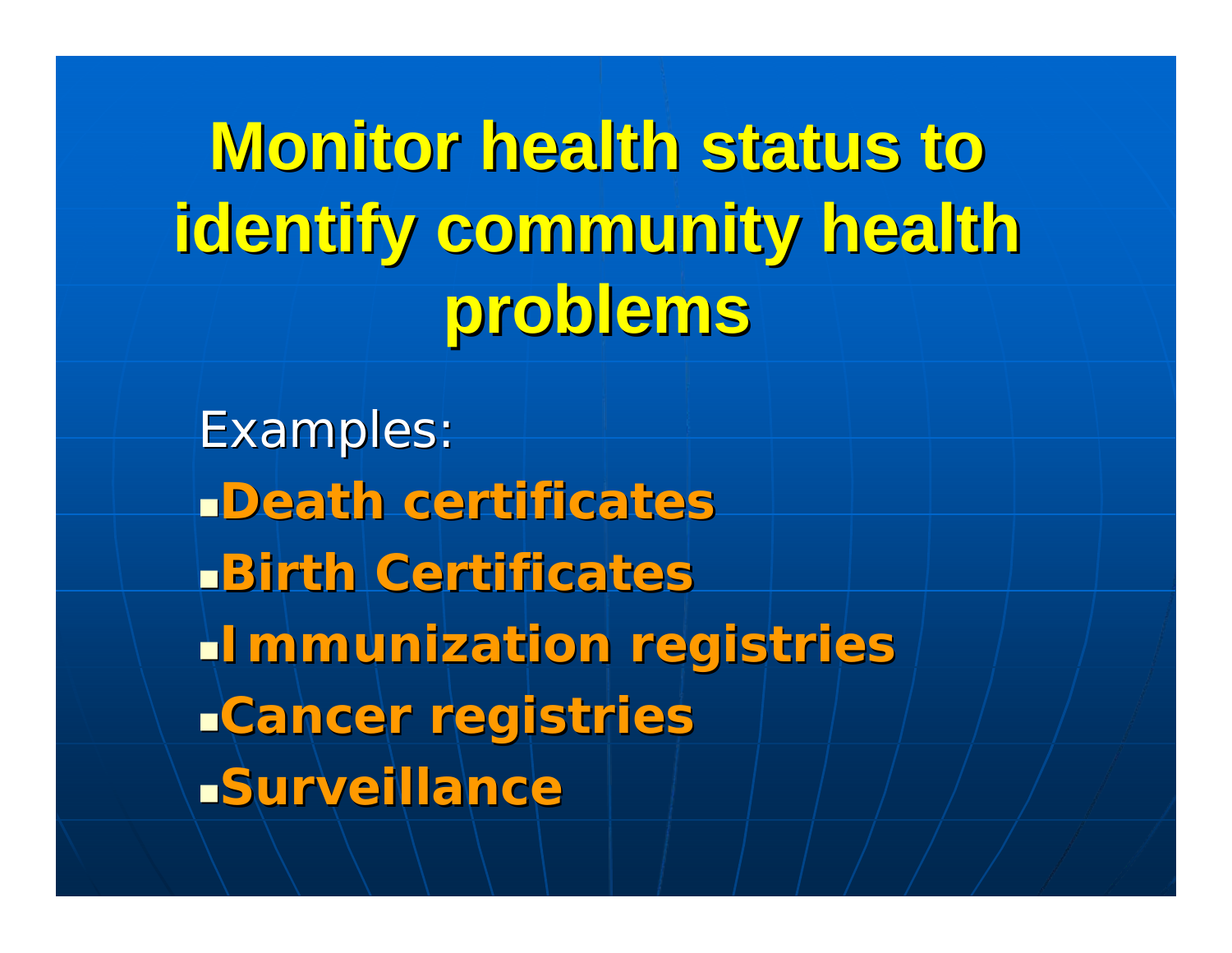**Diagnose and investigate Diagnose and investigate health problems and health health problems and health hazards in the community hazards in the community**

![](_page_15_Picture_1.jpeg)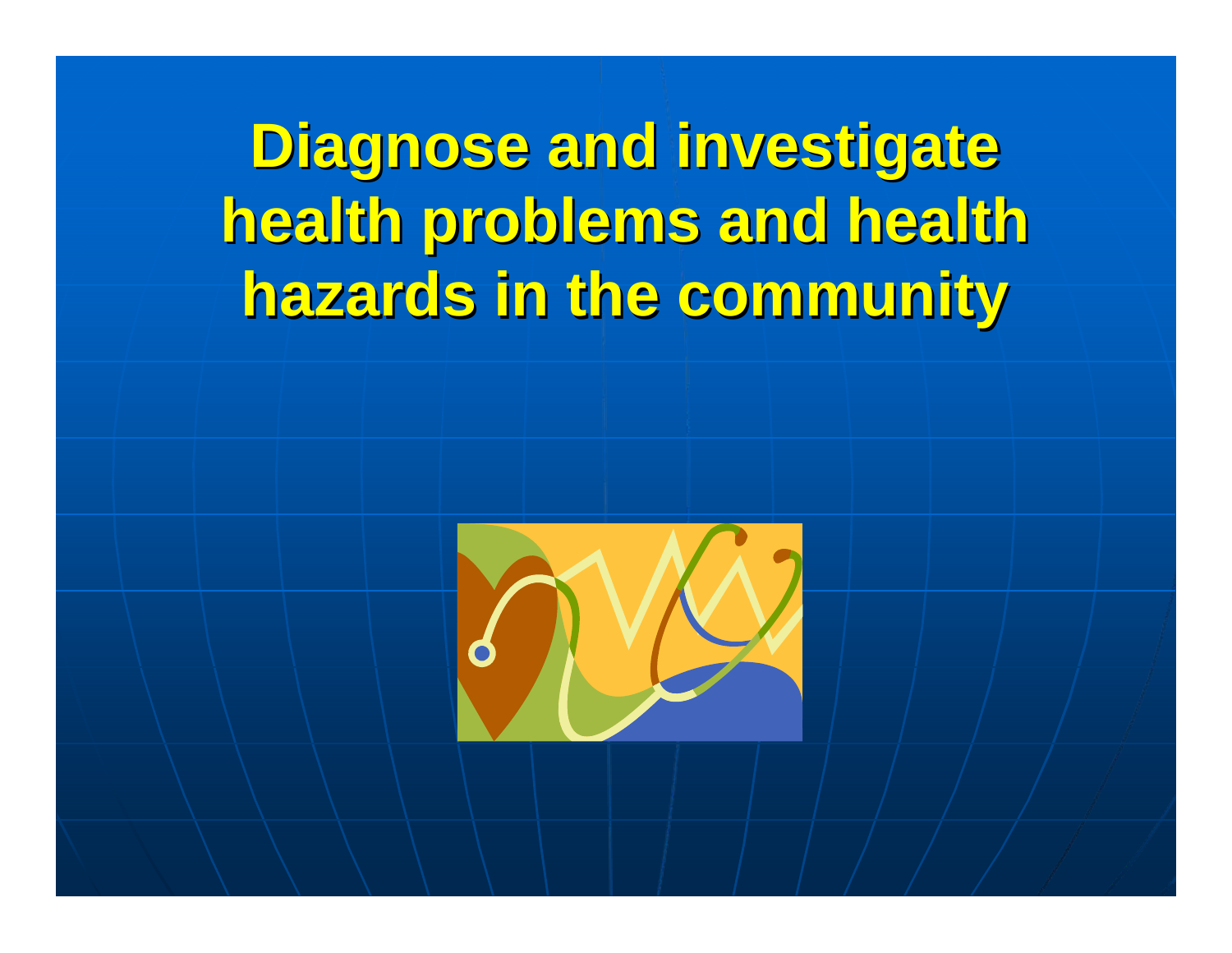**Diagnose and investigate health problems and health health problems and health hazards in the community hazards in the community**

Examples: **Disease outbreak investigations Disease outbreak investigations Child Fatality Review Boards Child Fatality Review Boards**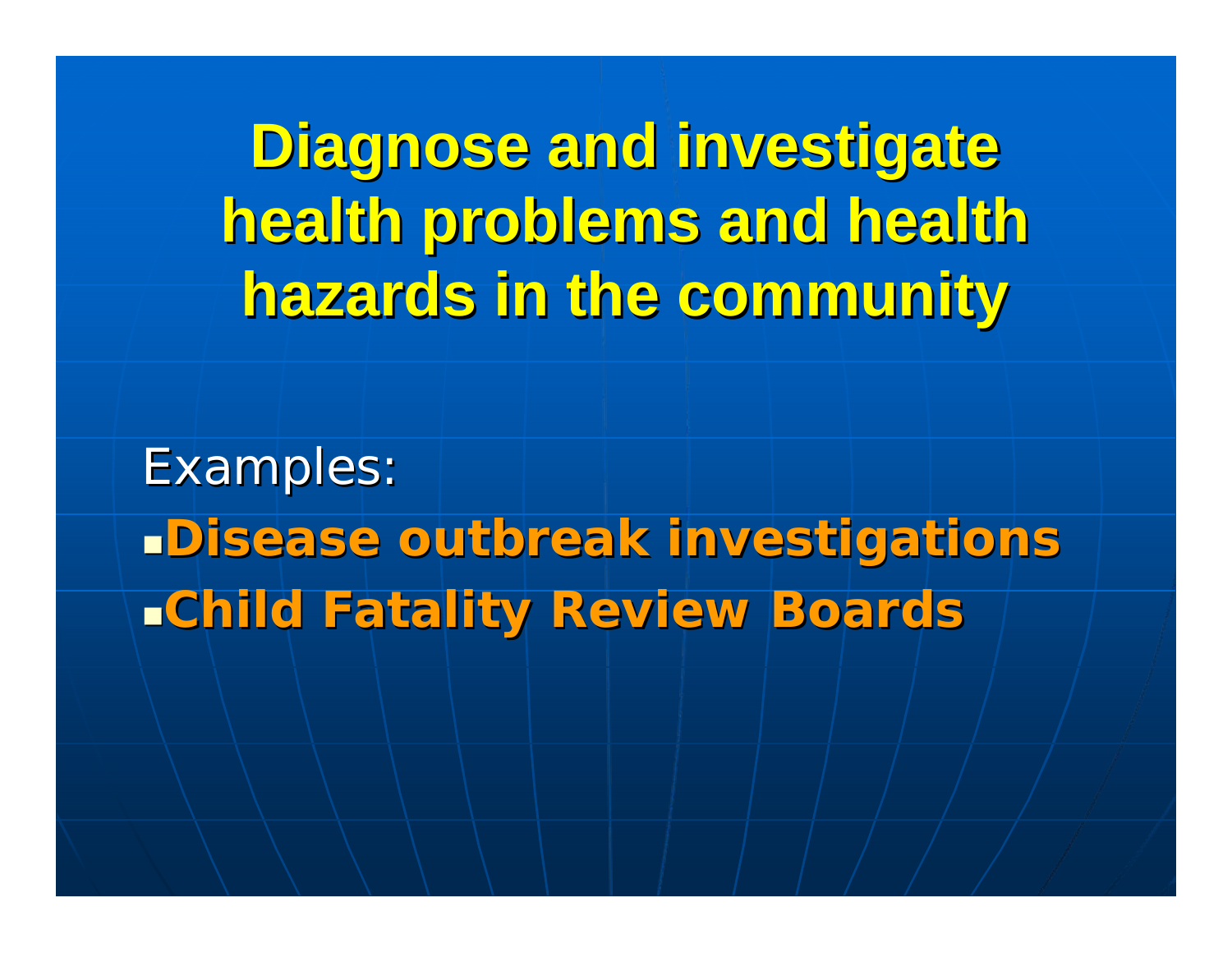**Evaluate effectiveness, Evaluate effectiveness, accessibility, and quality of personal and population personal and population -based health services health services**

![](_page_17_Picture_1.jpeg)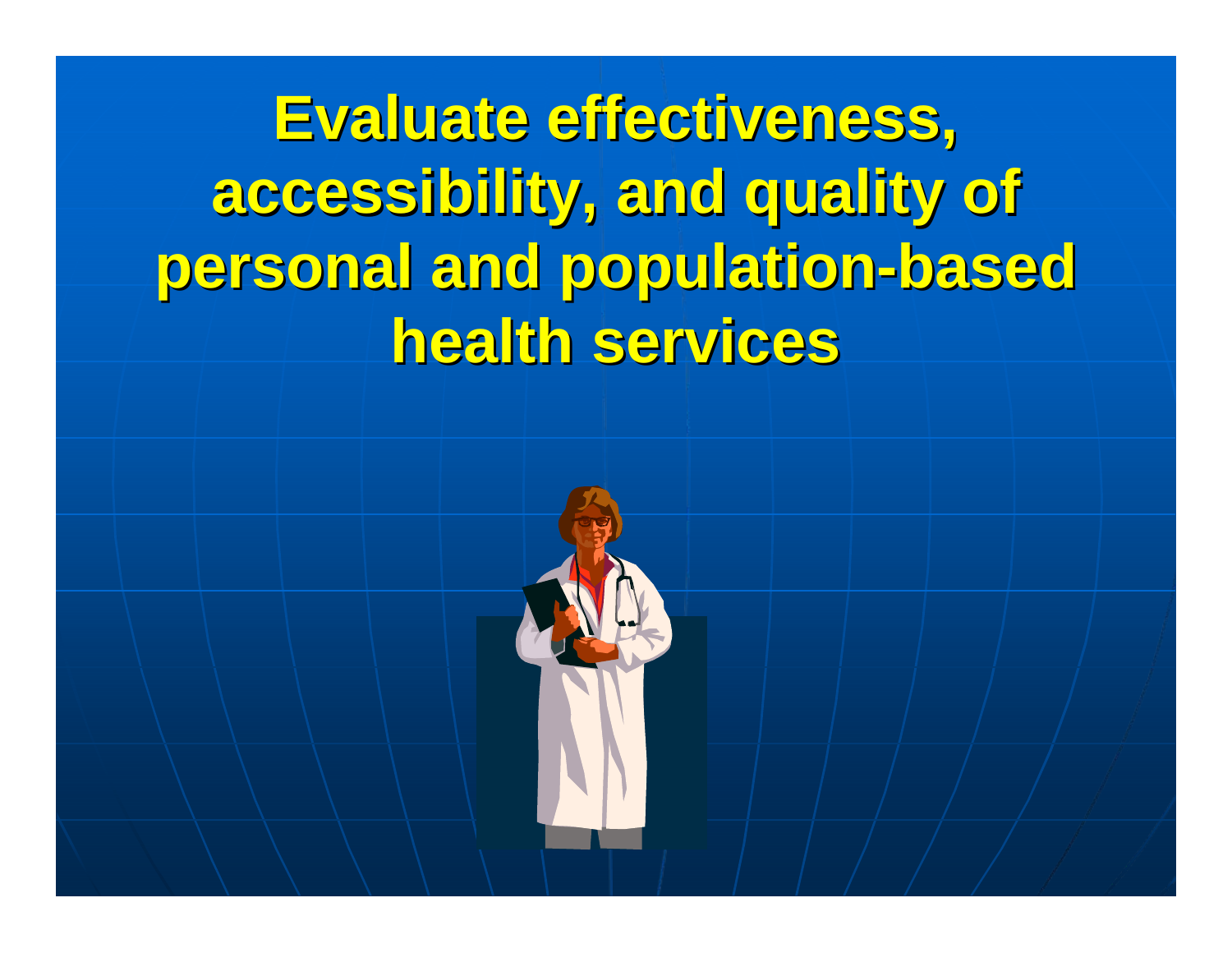**Evaluate effectiveness, Evaluate effectiveness, accessibility, and quality of accessibility, and quality of personal and population personal and population -based health services health services**

Example: **Outcome evaluation and Economic Analysis Economic Analysis**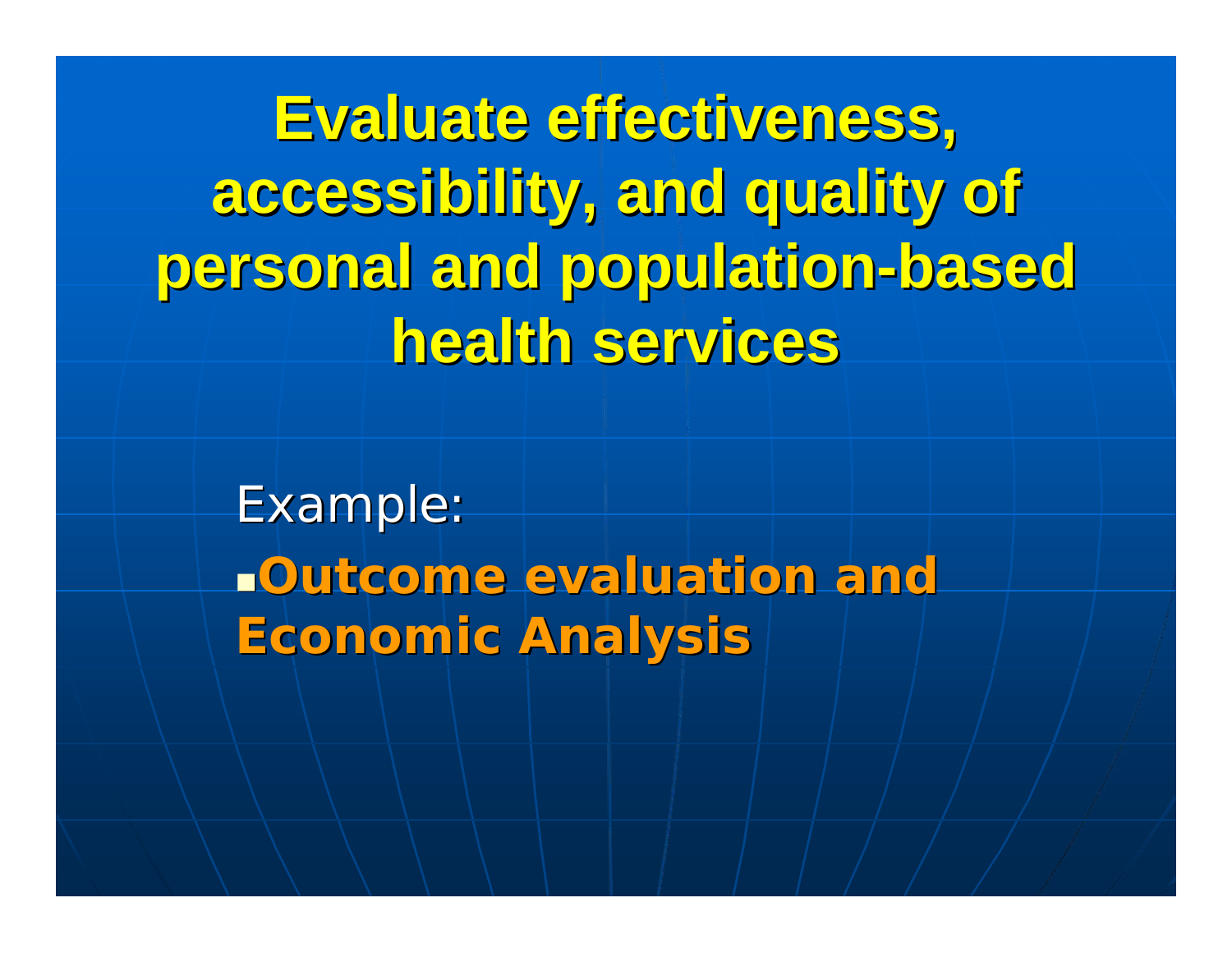### **Inform, educate, and empower Inform, educate, and empower people about health issues people about health issues**

![](_page_19_Picture_1.jpeg)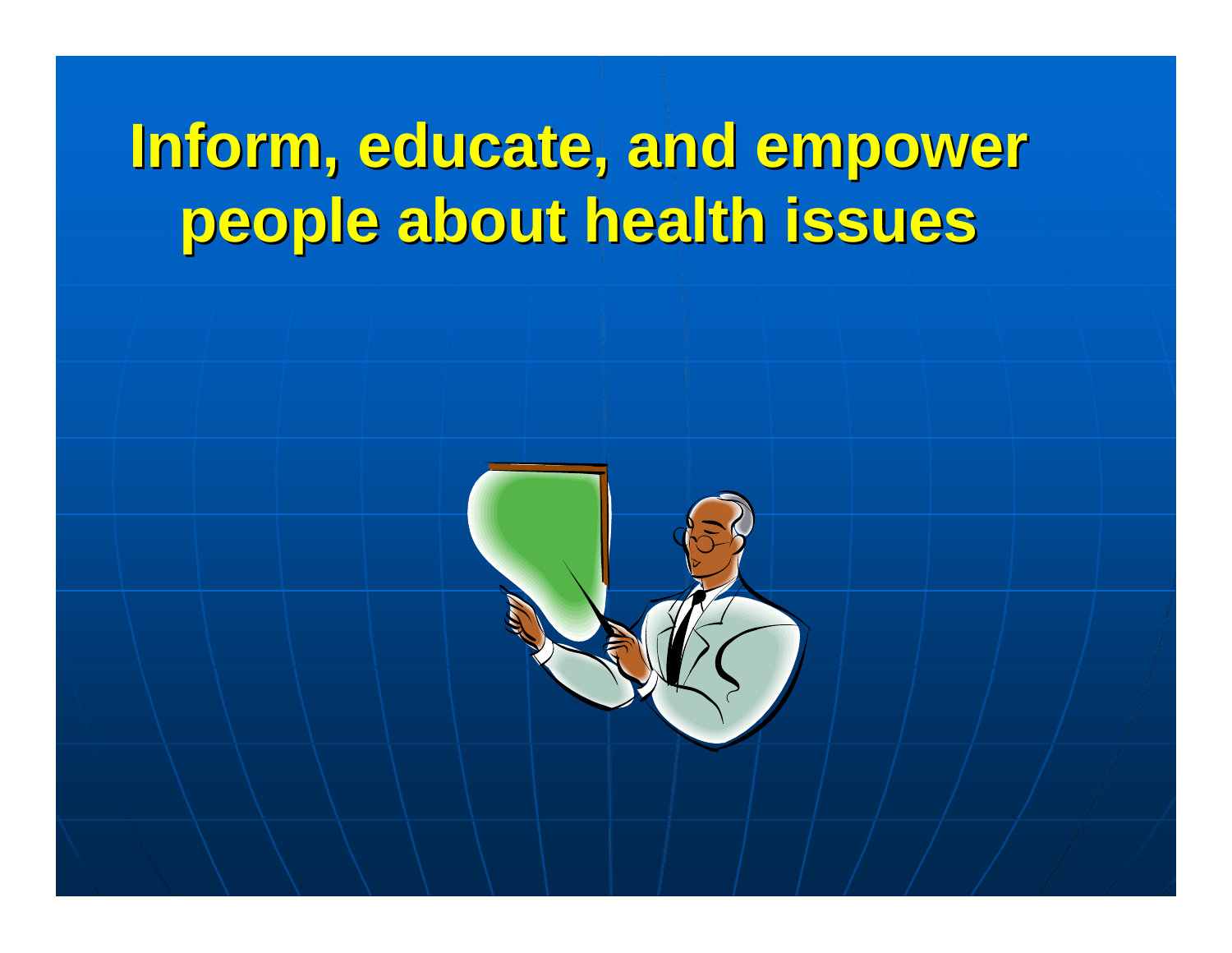#### **Inform, educate, and empower Inform, educate, and empower people about health issues people about health issues**

Examples: **Lead paint displays in hardware Lead paint displays in hardware storesNews releases on Rabies and News releases on Rabies and West Nile Virus.**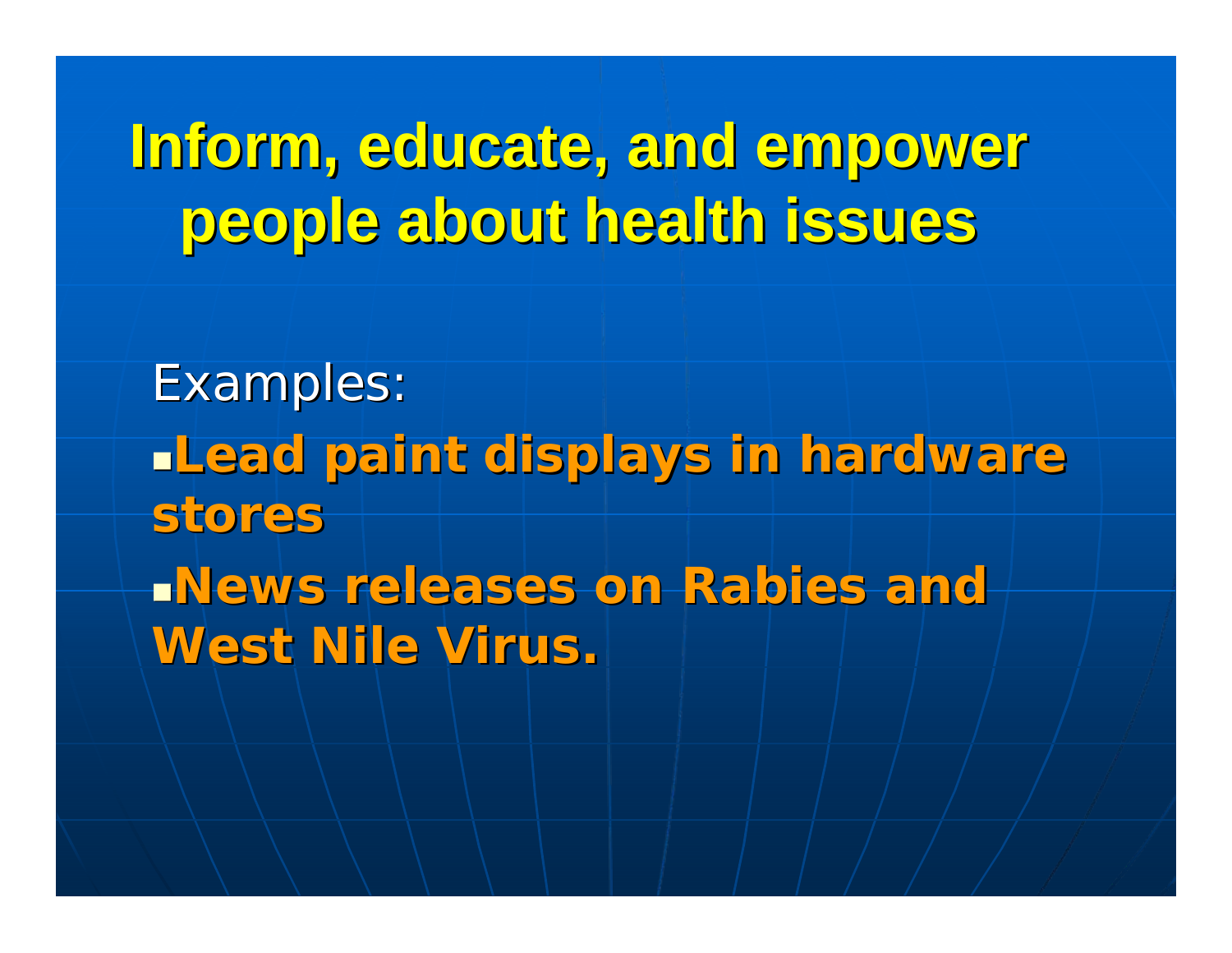**Mobilize community** partnerships to identify and **solve health problems solve health problems**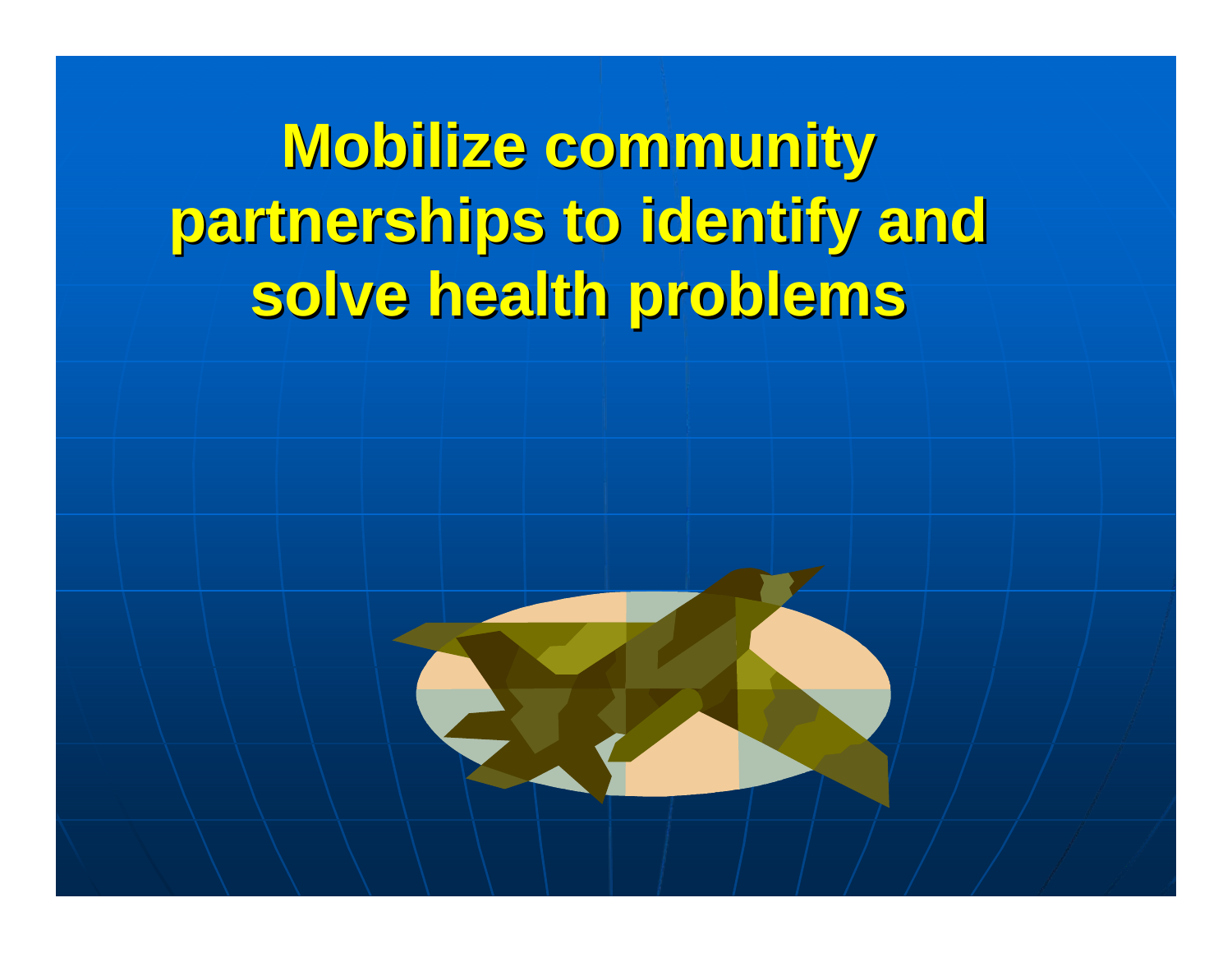Mobilize community **partnerships to identify and partnerships to identify and solve health problems solve health problems**

Examples: **Smoke-free Coalitions in Lubbock free Coalitions in Lubbock and Amarillo and AmarilloHealthy Baby Coalition in Parmer County Advisory boards Advisory boards**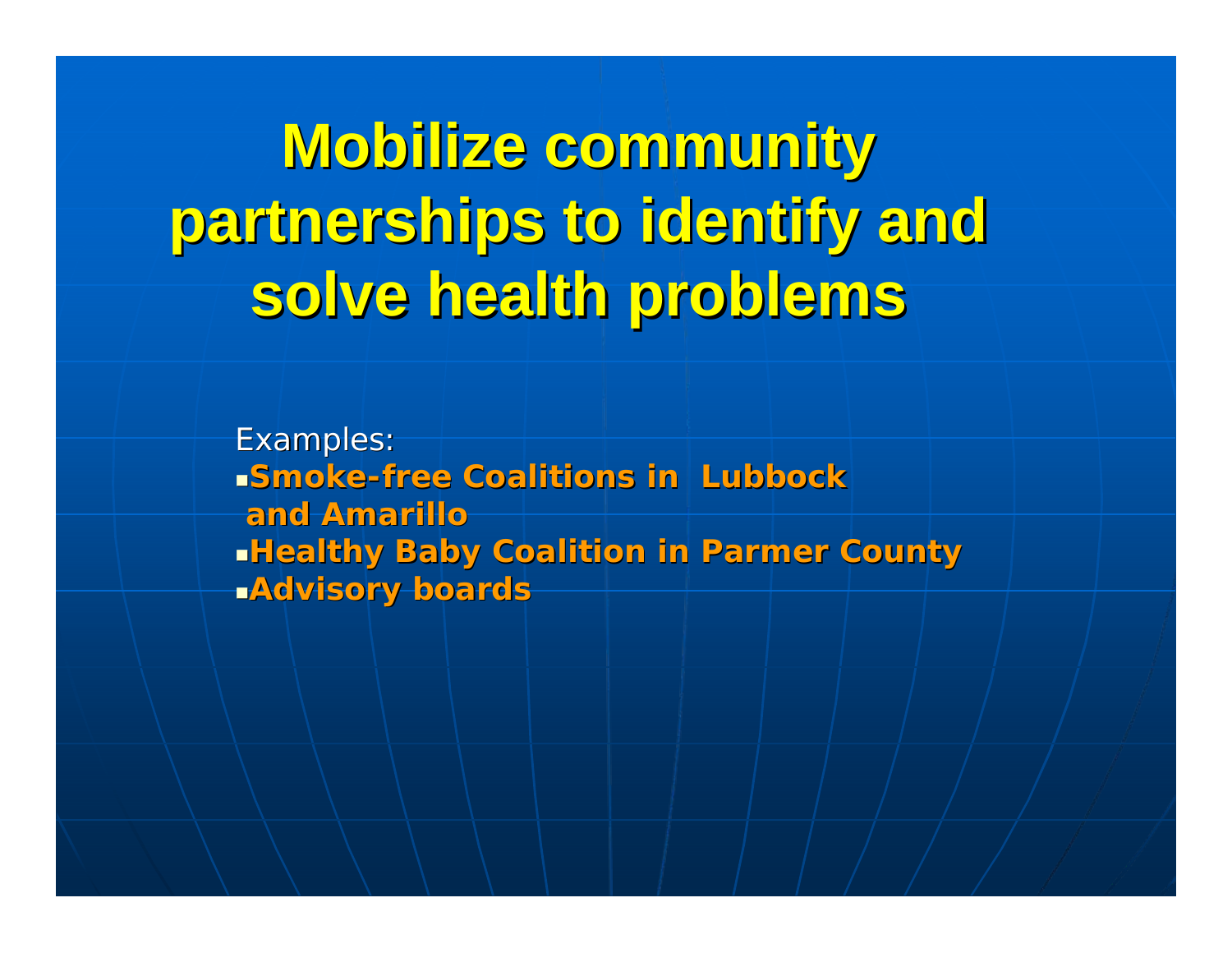Develop policies and plans **that support individual and that support individual and community health efforts community health efforts**

![](_page_23_Picture_1.jpeg)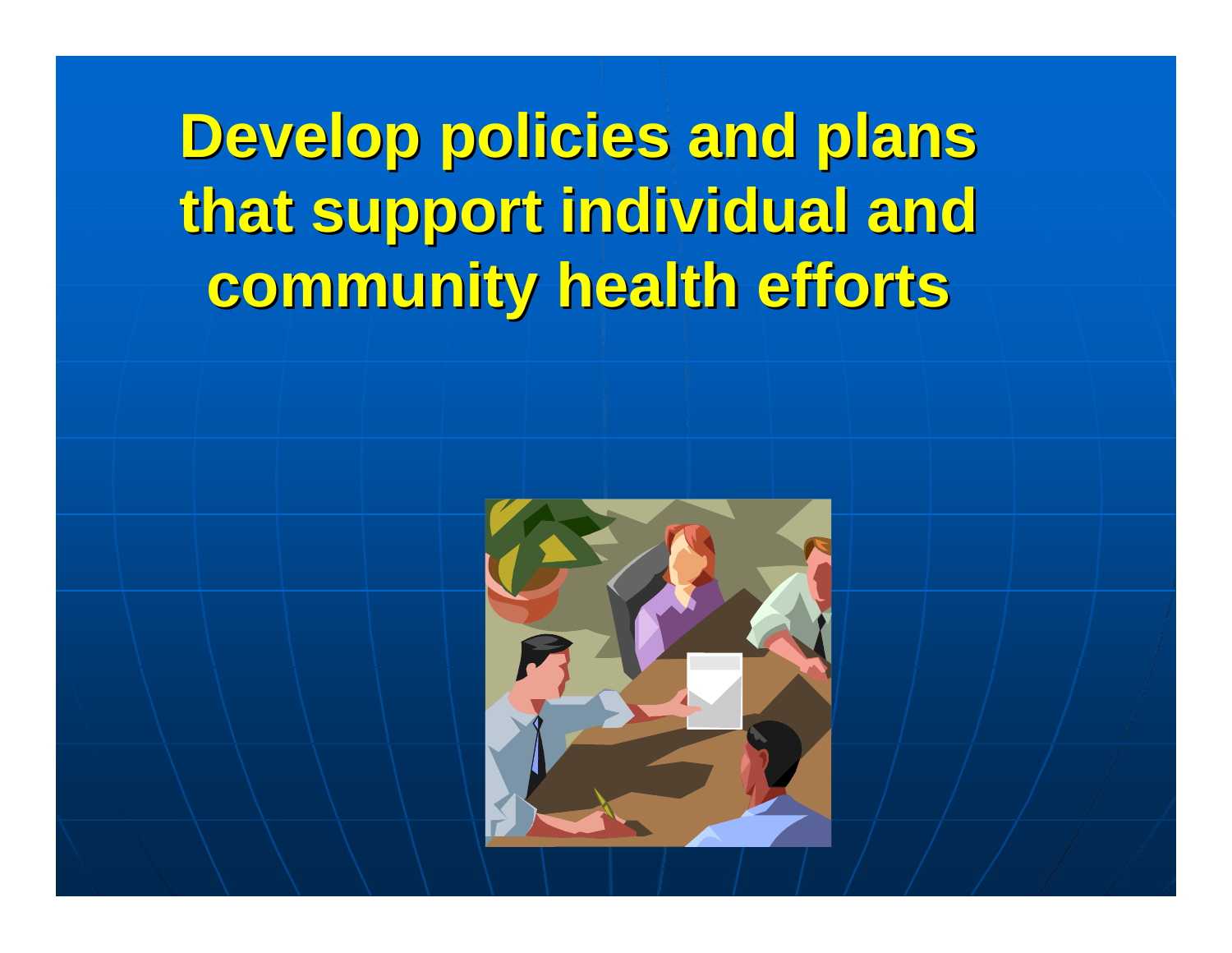Develop policies and plans **that support individual and that support individual and community health efforts community health efforts**

Examples: **Smoking bans Smoking bans Helmet laws Helmet laws Seat belt laws Seat belt laws Restaurant inspection laws**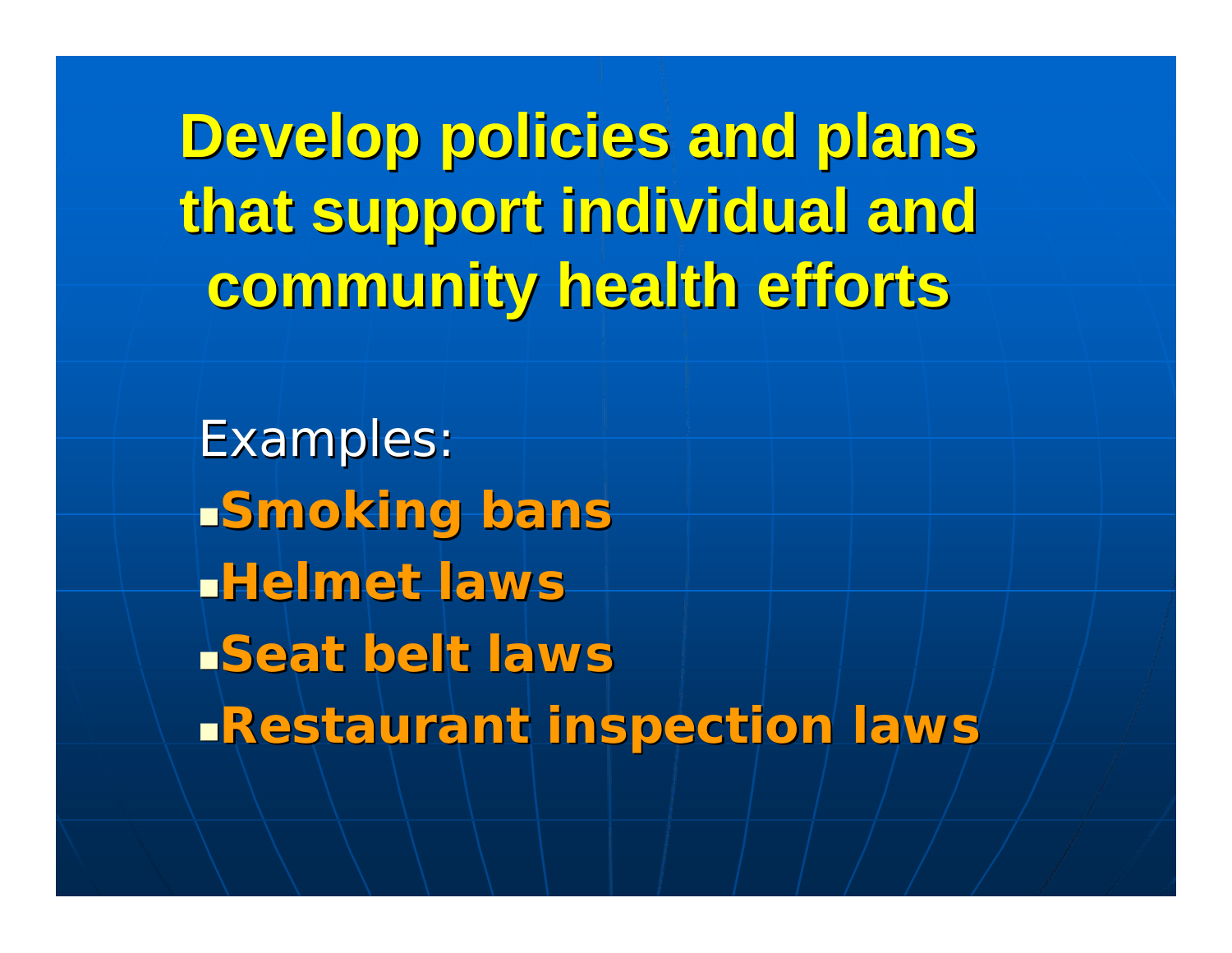### **Enforce laws and regulations Enforce laws and regulations that protect health and ensure that protect health and ensure safety**

![](_page_25_Picture_1.jpeg)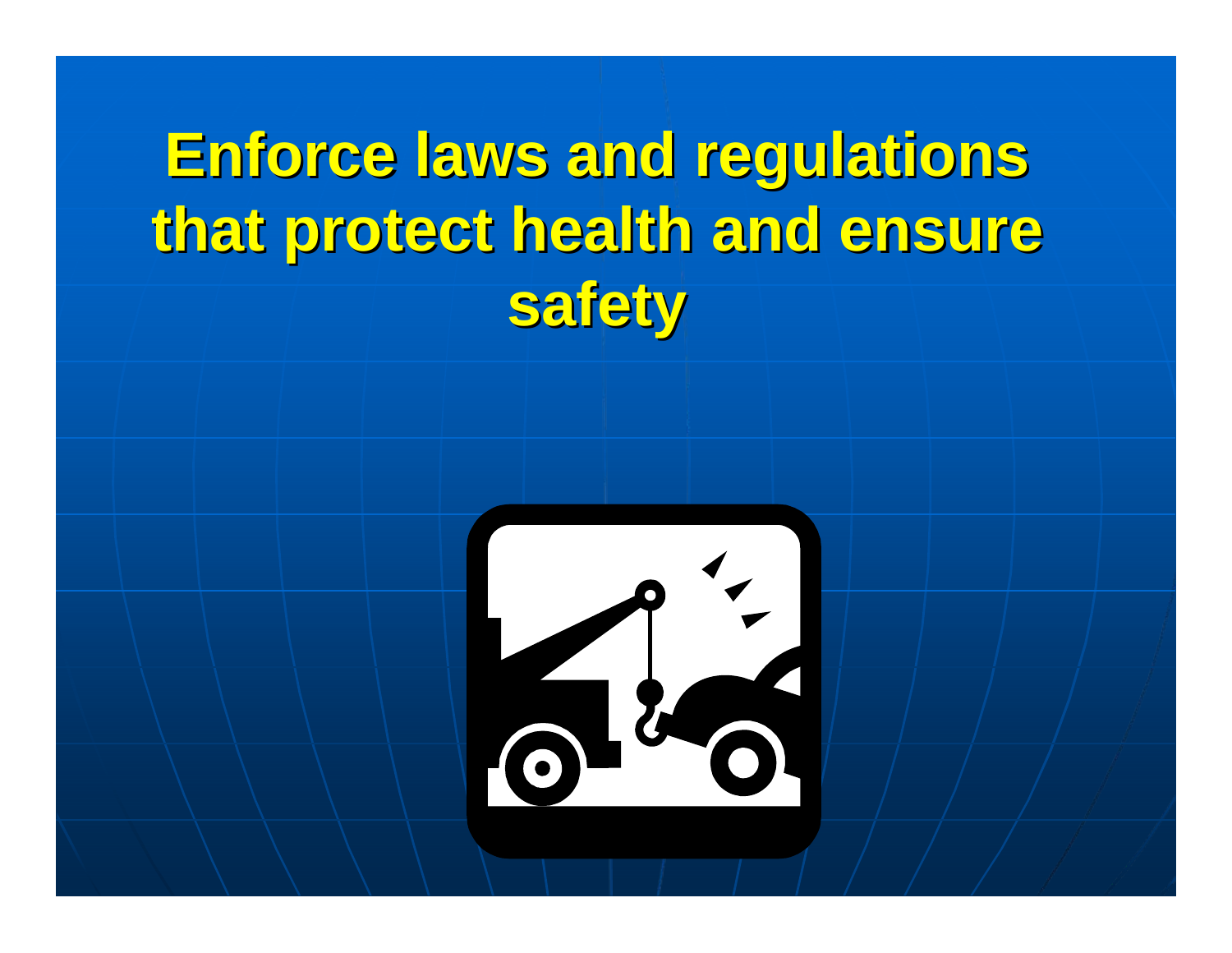**Enforce laws and regulations Enforce laws and regulations that protect health and ensure that protect health and ensure safety**

Example: **Food inspection certificates Food inspection certificates Enforcement of smoking Enforcement of smoking regulations regulations**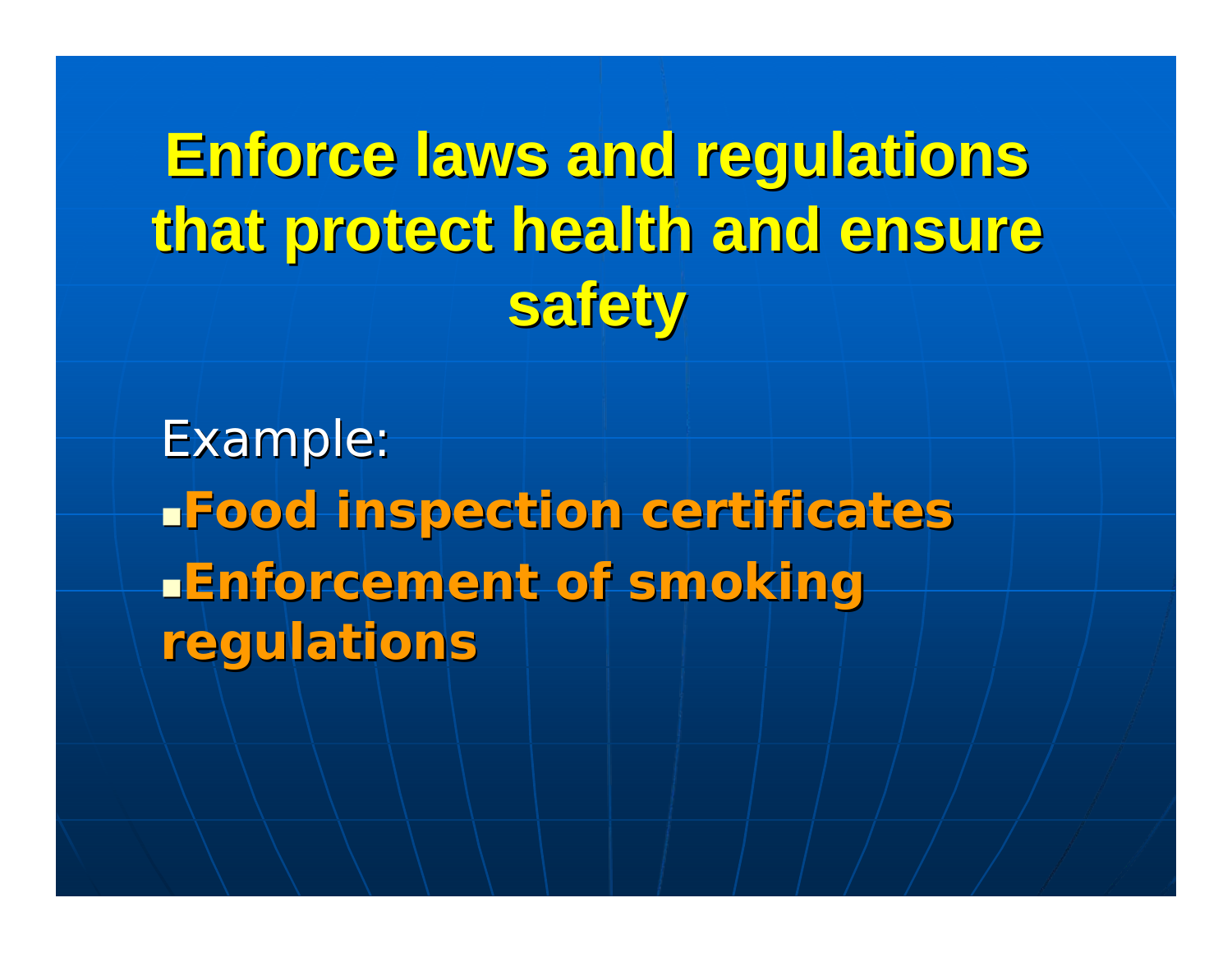**Link people to needed personal Link people to needed personal health services and assure the health services and assure the provision of health care when provision of health care when otherwise unavailable otherwise unavailable**

![](_page_27_Picture_1.jpeg)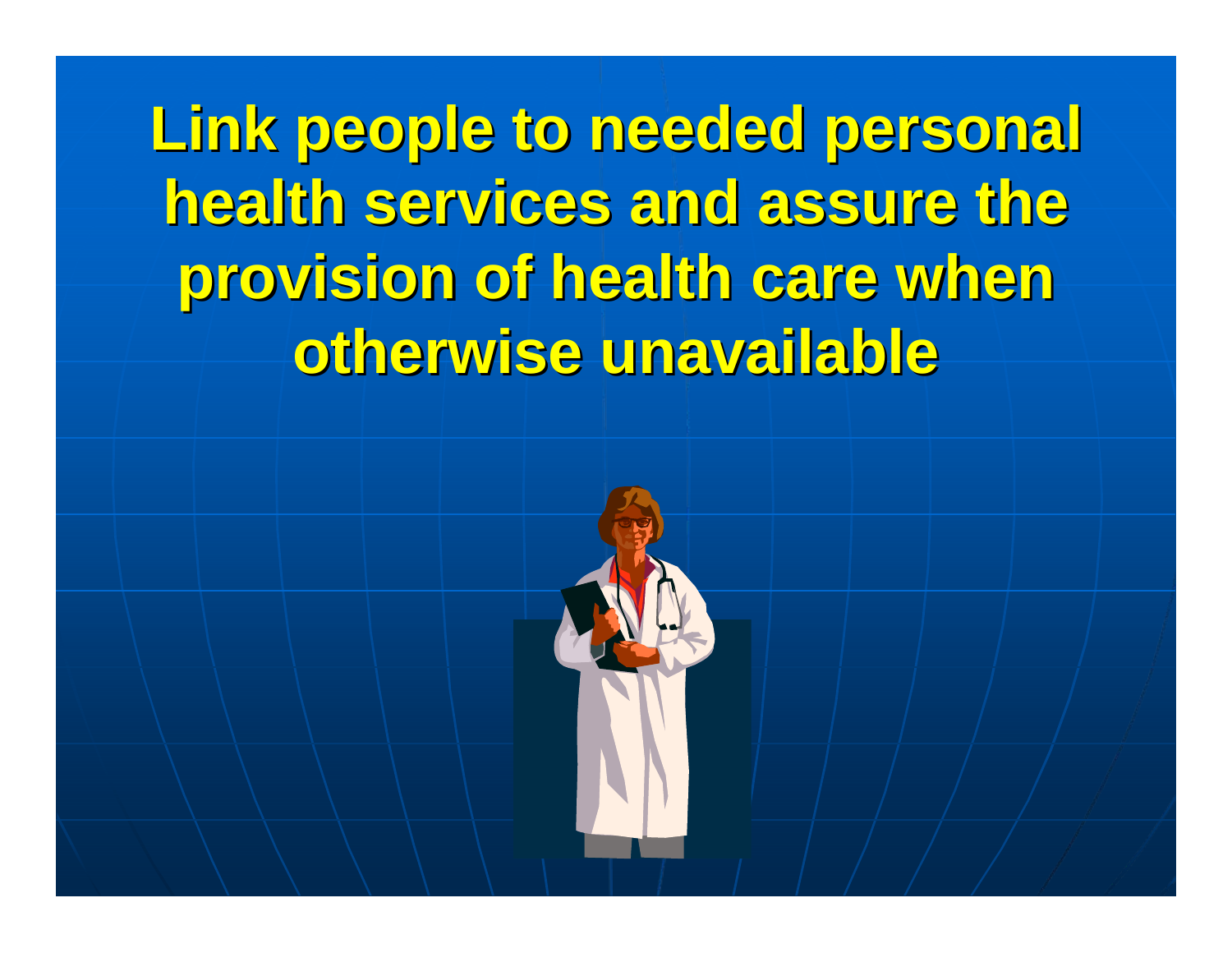**Link people to needed personal Link people to needed personal**  health services and assure the **provision of health care when provision of health care when otherwise unavailable otherwise unavailable** Example: **LChildren's Health Insurance Program (CHIP) Program (CHIP) Federally Qualified Health Centers (FQHC) Centers (FQHC) Example 1 And The With Special Health**  $\boldsymbol{\mathsf{B}}$ **Care Needs Care Needs**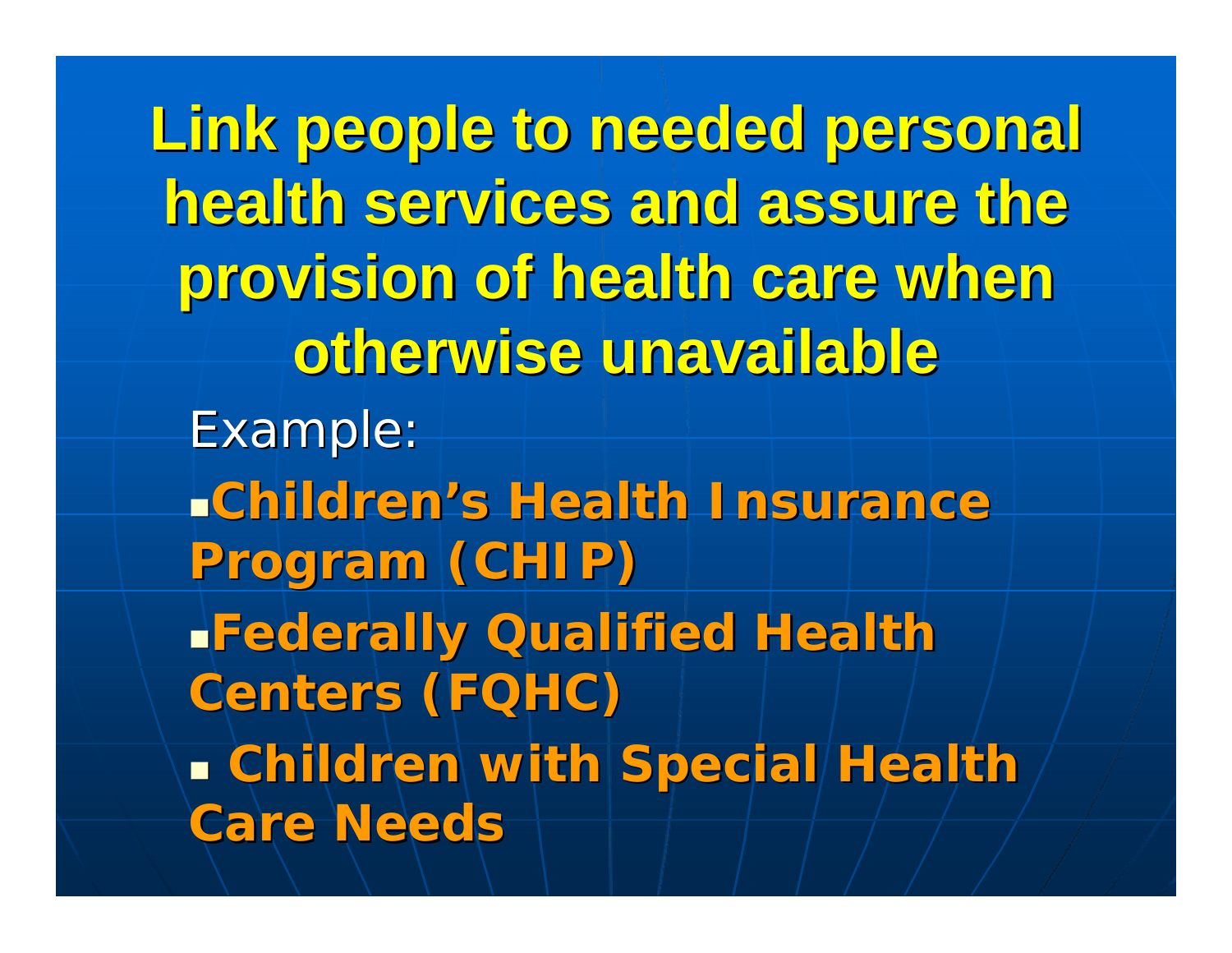### **Assure a competent public Assure a competent public health and personal health health and personal health care work force care work force**

![](_page_29_Picture_1.jpeg)

![](_page_29_Picture_2.jpeg)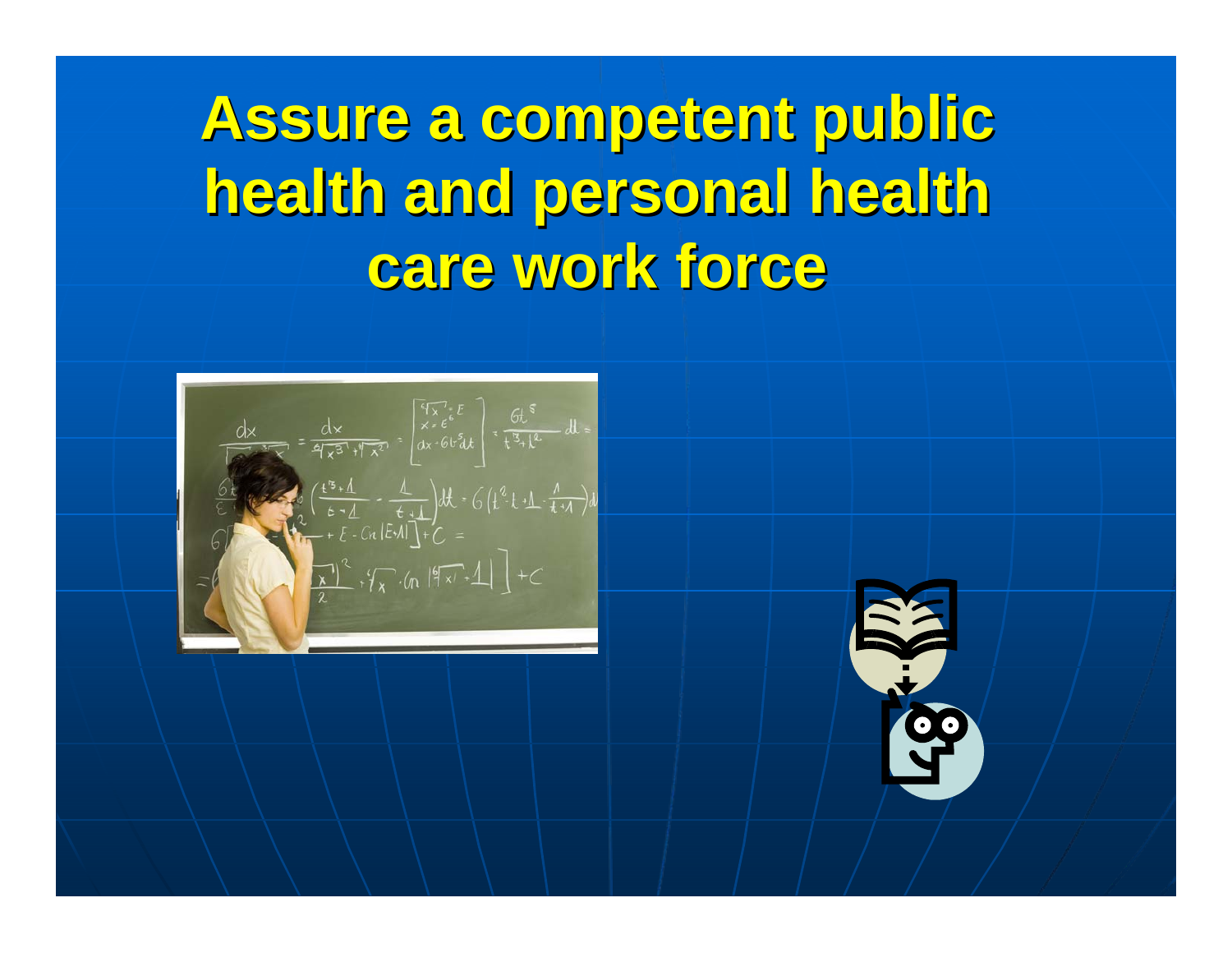**Assure a competent public Assure a competent public health and personal health health and personal health care work force care work force**

Examples: **Conferences Conferences Training programs Training programs Journals Journals Schools of Public Health Schools of Public Health Hatellite programs Certifications Certifications**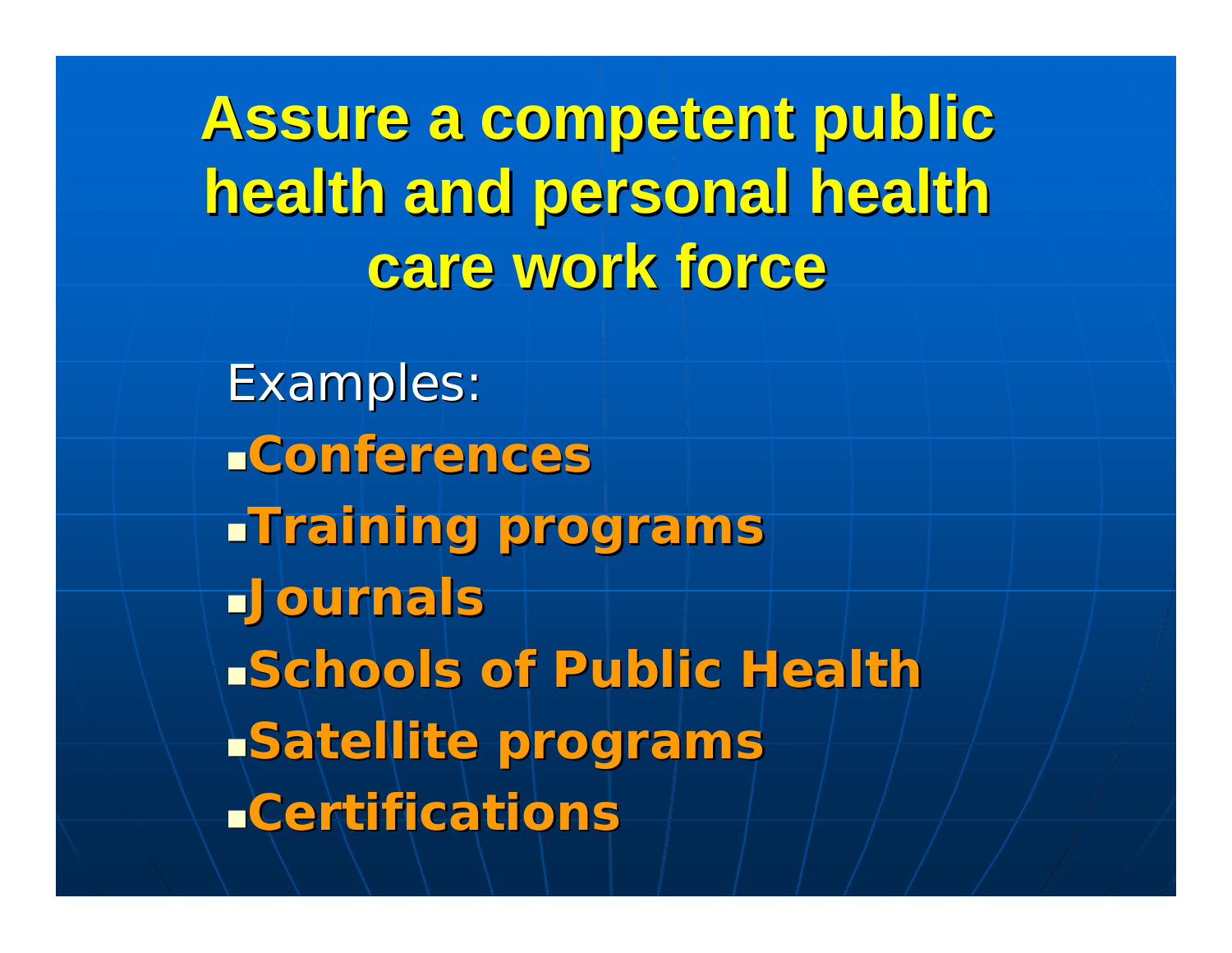### **Research for new insights and Research for new insights and innovative solutions to health innovative solutions to health problems problems**

![](_page_31_Picture_1.jpeg)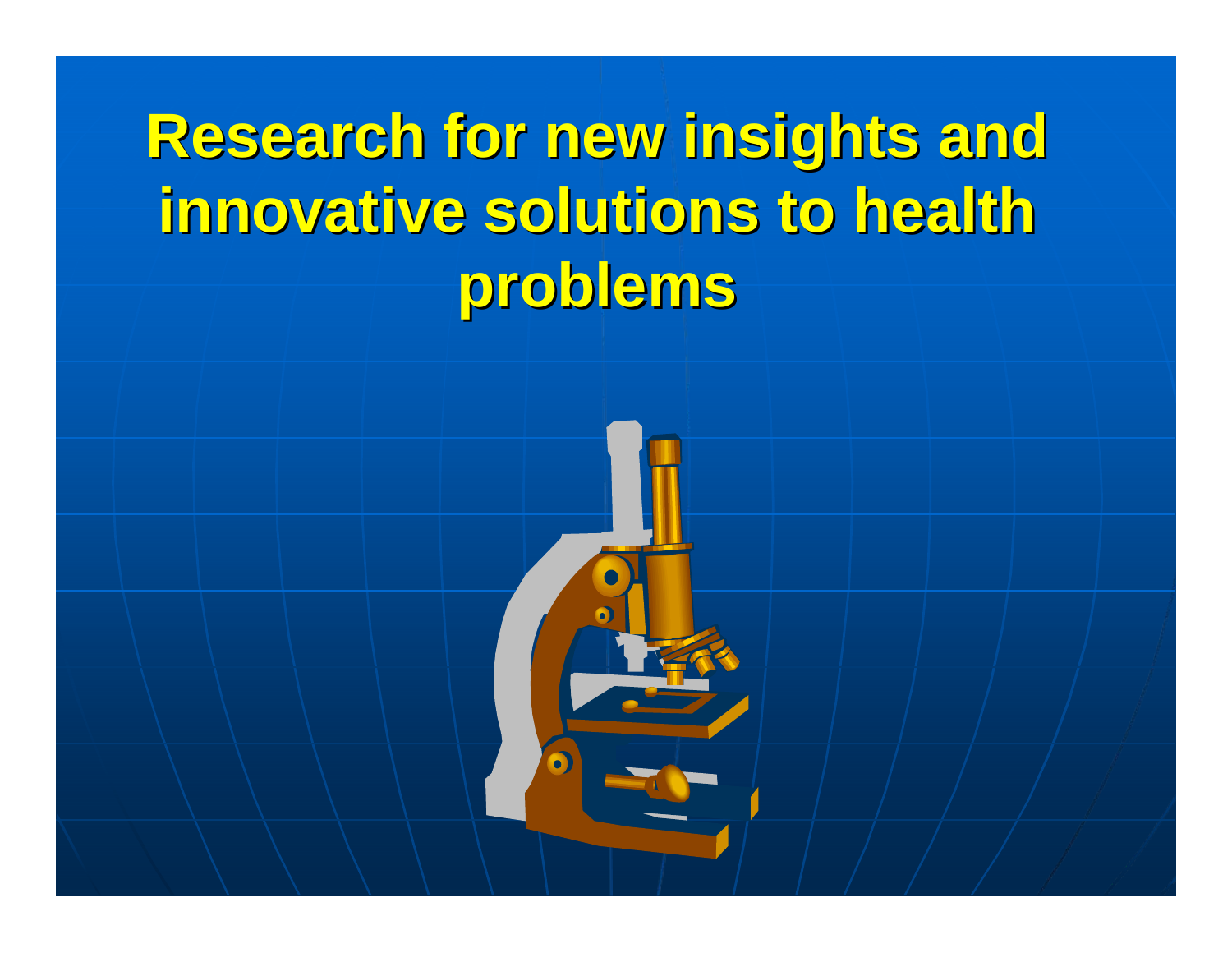**Research for new insights and Research for new insights and innovative solutions to health innovative solutions to health problems problems**

Example: **Needle exchange programs Needle exchange programs**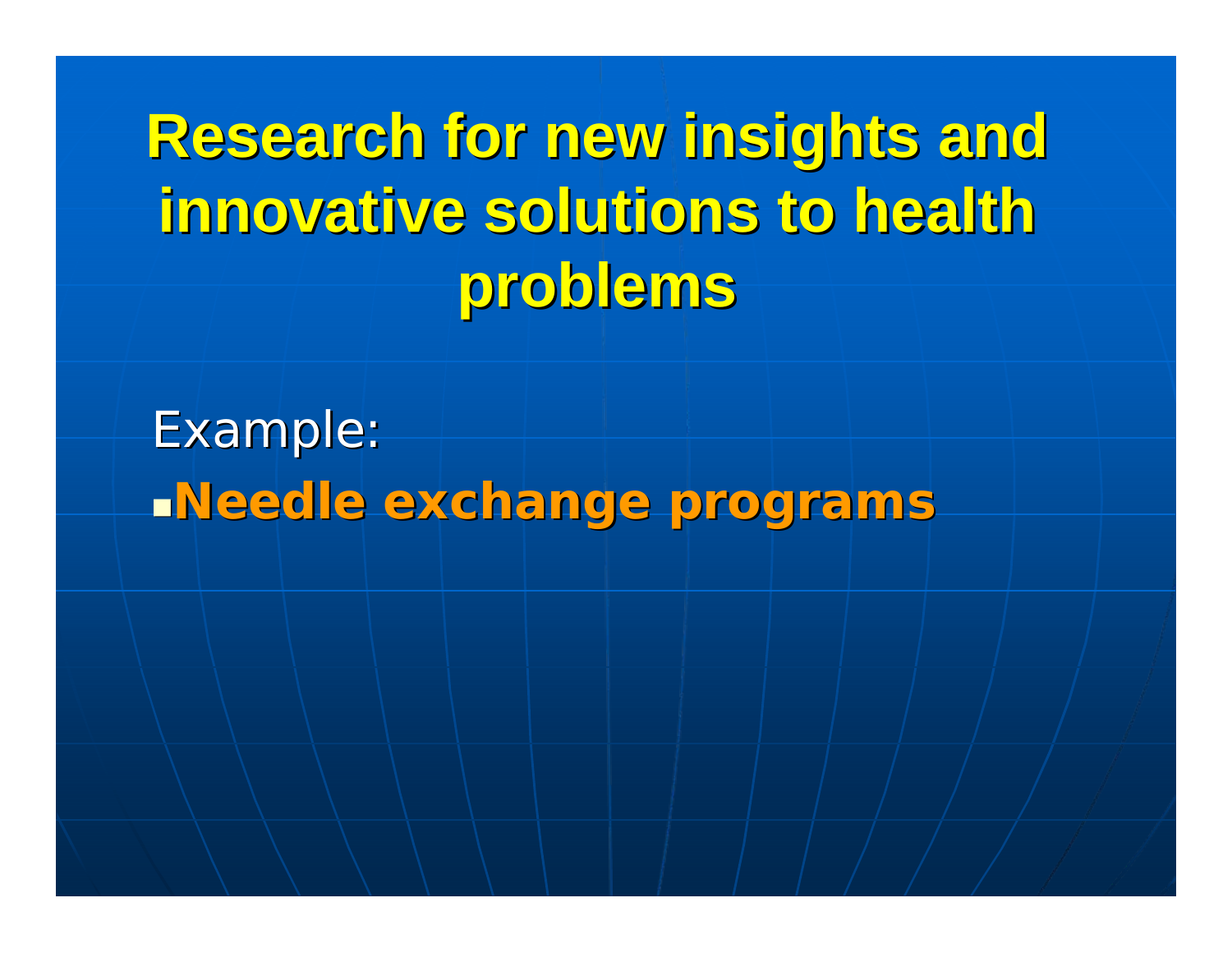Ten Great Public Health Achievements-United States, 1900 -1999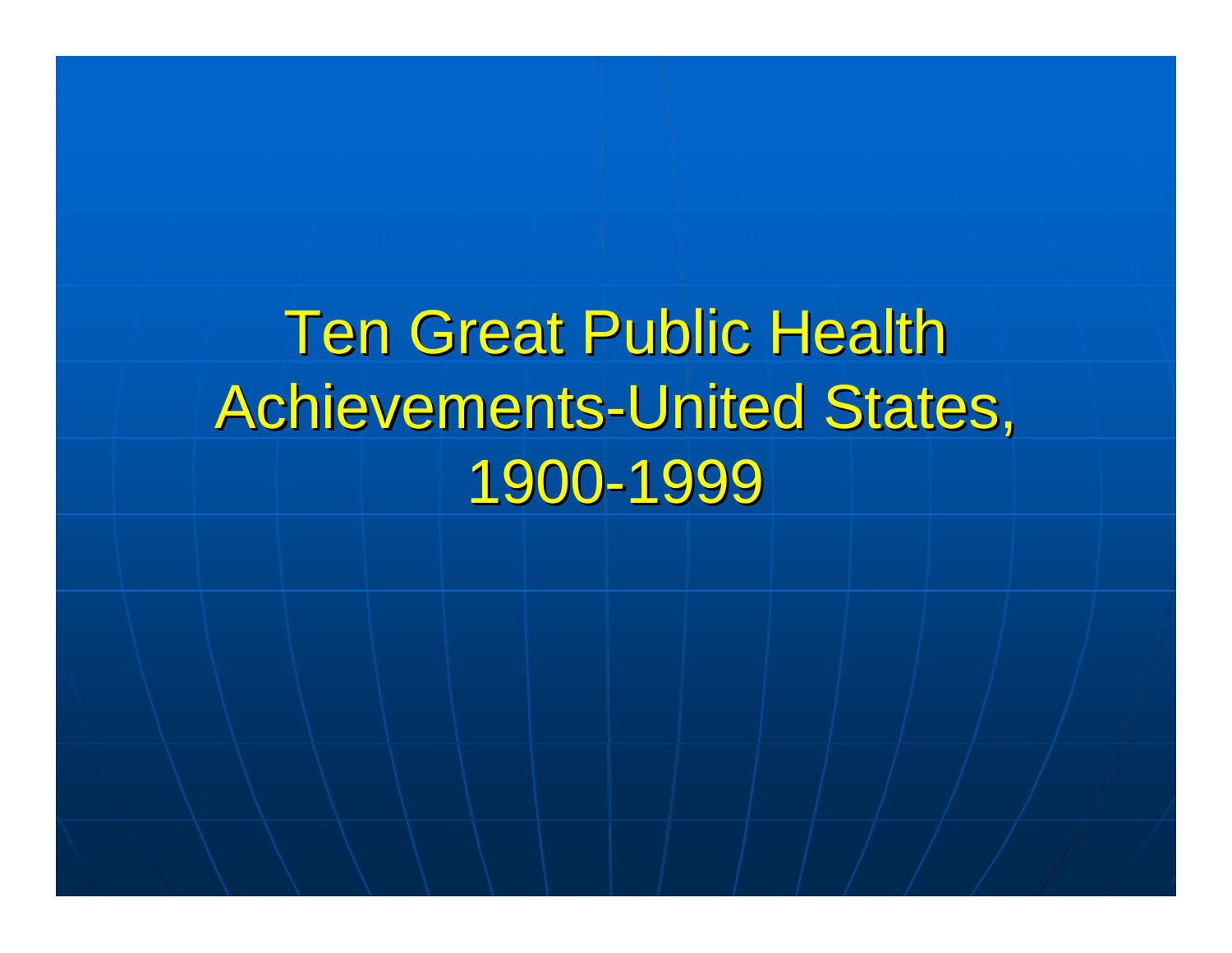#### **Ten Great Public Health** Achievements

 $\blacksquare$  Vaccinations **- Motor Vehicle Saftey E** Safer Workplaces **E Control of Infectious Disease** Decline in Death from Health Disease and Stroke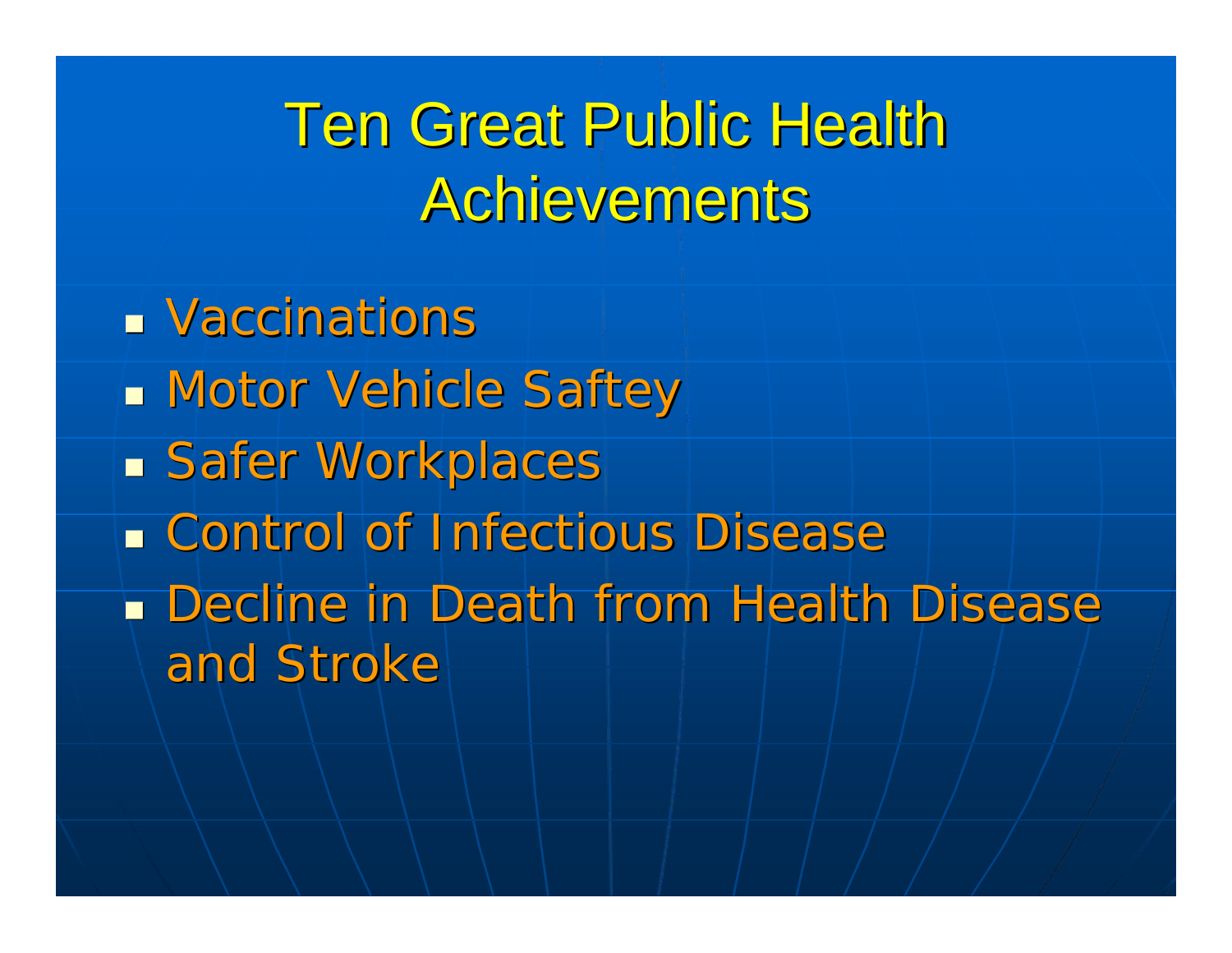#### **Ten Great Public Health** Achievements

**E** Safer and Healthier Foods **Healthier Mothers and Babies** Healthier Mothers  $\blacksquare$  Family Planning **Fluoridation of Drinking Water Recognition of Tobacco Use as a** Health Hazard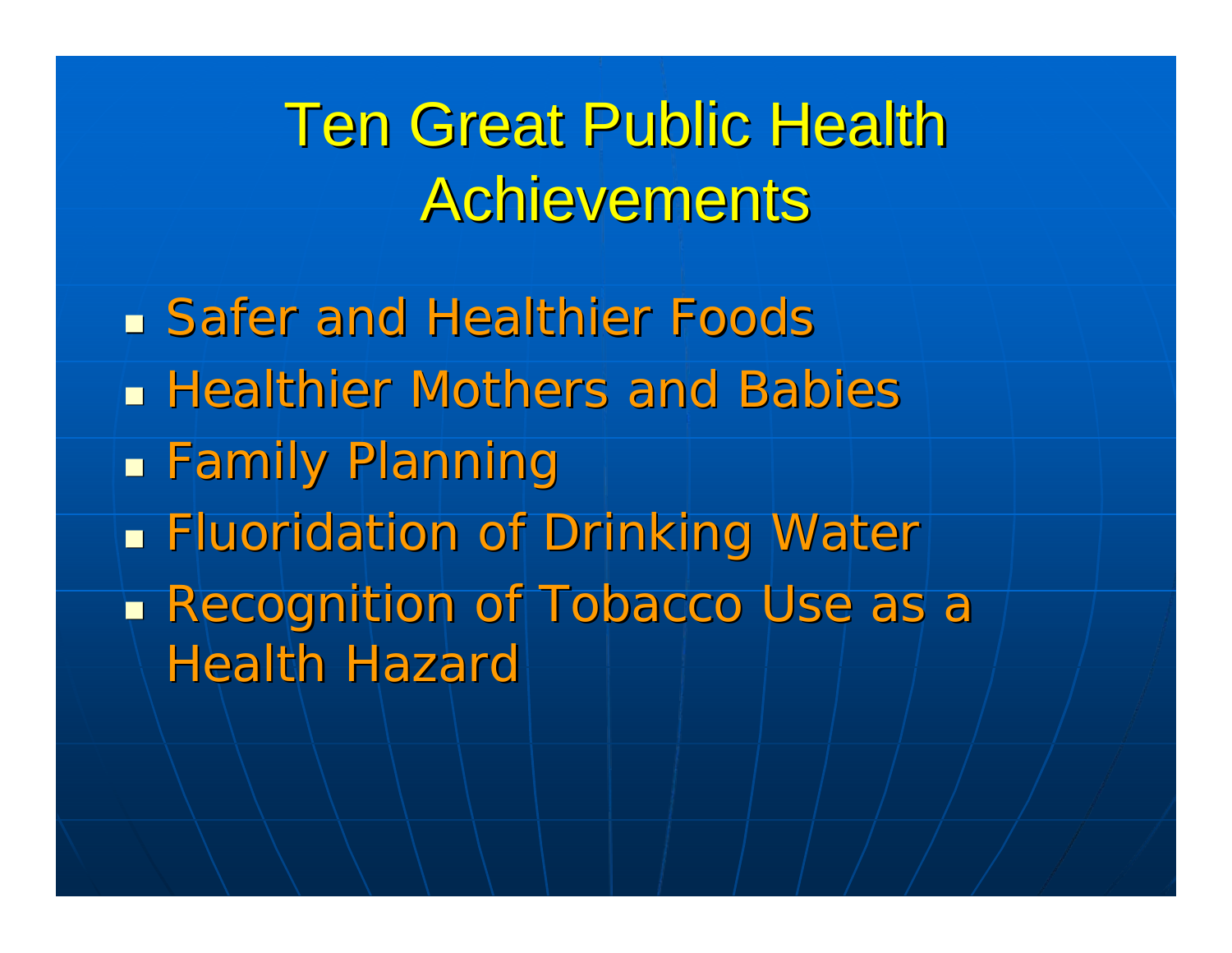#### "*Vaccinations Vaccinations"*

Vaccinations have resulted in the *eradication of smallpox; elimination of polio* in the Americas; and control of control of *measles, rubella, tetanus, diphtheria, measles, rubella, tetanus, diphtheria, Haemophilus influenza type B*, and other *infectious* diseases in the United States and other parts of the world.

![](_page_36_Picture_2.jpeg)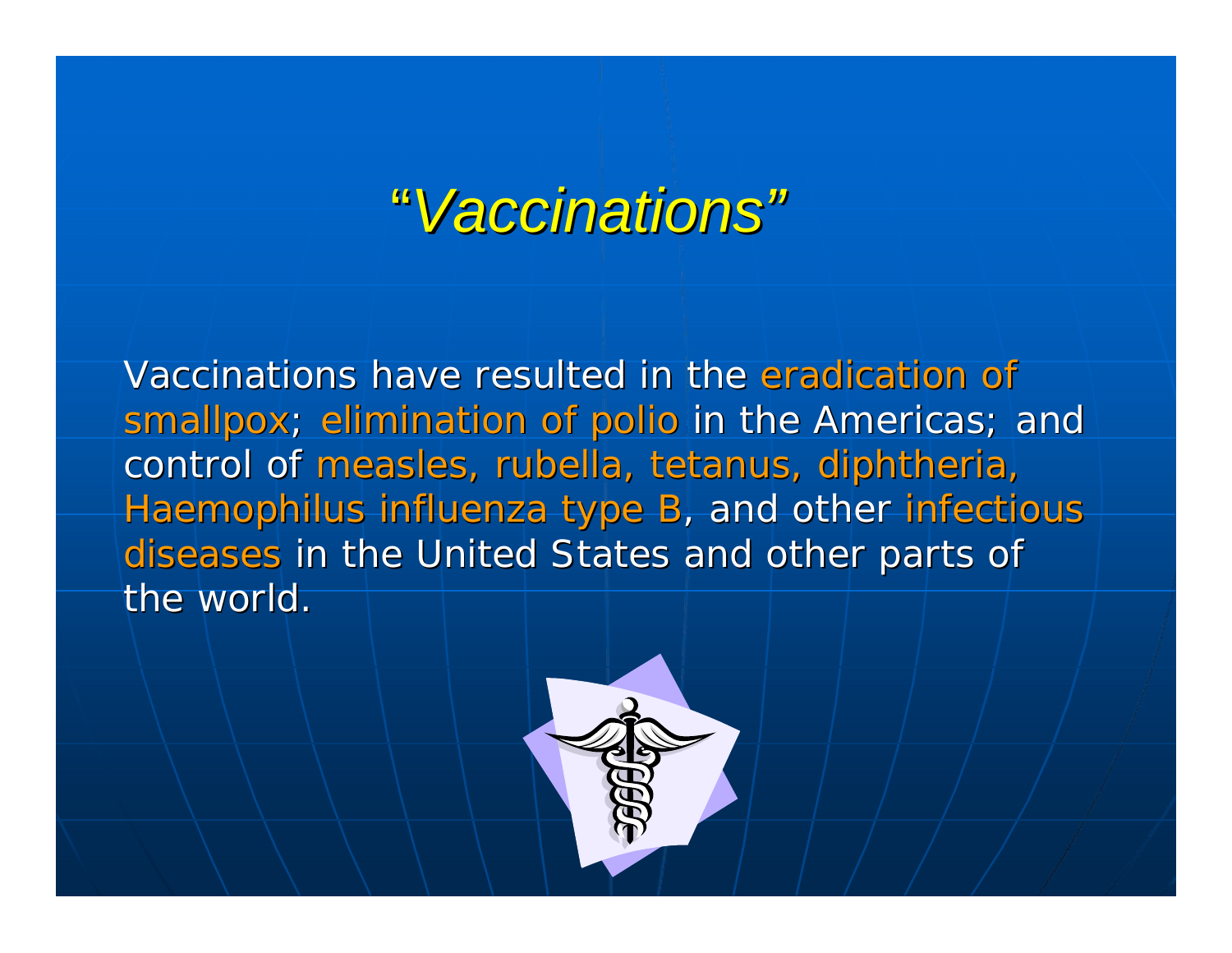#### *"Motor Vehicle Safety Motor Vehicle Safety"*

Improvements in motor-vehicle safety have<br>resulted from engineering efforts to make both<br>vehicles and highways safer and from successful<br>efforts to change personal behavior (e.g. use of<br>safety belts, child safety seats, us These efforts have contributed to large reductions in motor-vehicle related deaths.

Ref: Bolen JR, Sleet DA, Chorba T, et al. Overview of efforts to prevent motor vehicle-related injury.  $\,$ In: Prevention of motor vehicle-related injuries: a compendium of articles from the MMWR, 1985-<br>1996.

![](_page_37_Picture_3.jpeg)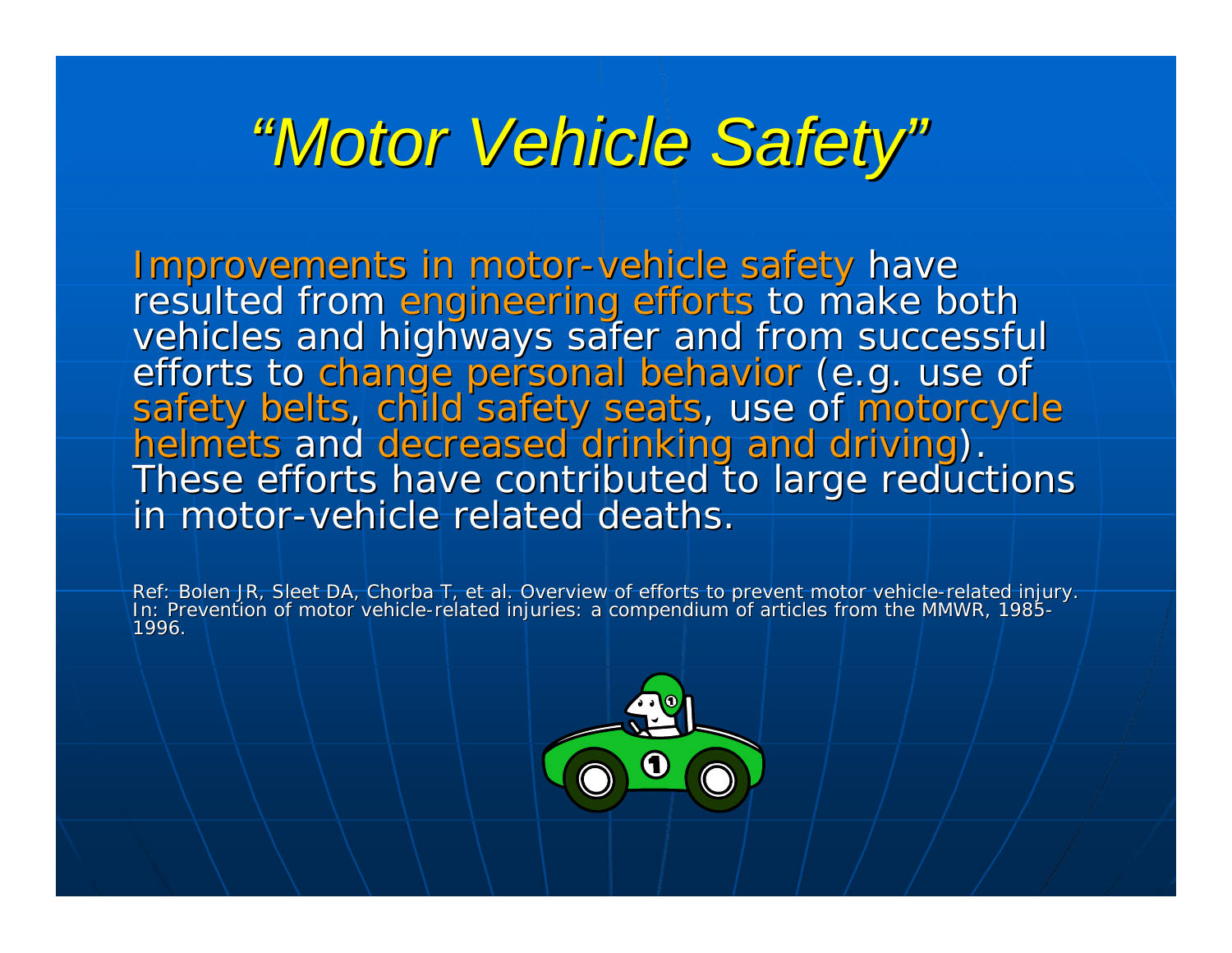#### *"Safer Workplaces Safer Workplaces"*

Work-related health problems, such as coal<br>workers' pneumonia (black lung), and silicosiscommon at the beginning of the century—have<br>come under better control. Severe injuries and<br>deaths related to mining, manufacturing,<br>construction, and transportation also have<br>decreased; since 1980, safer workplaces have *decreased*; since 1980, safer workplaces have<br>resulted in a *reduction* of approximately 40% i resulted in a *reduction* of approximately *40%* in<br>the rate of occupational injuries.

Ref: CDC. Fatal occupational injuries – United States, 1980 – 1994. MMWR 1998; 47: 297-302

![](_page_38_Picture_3.jpeg)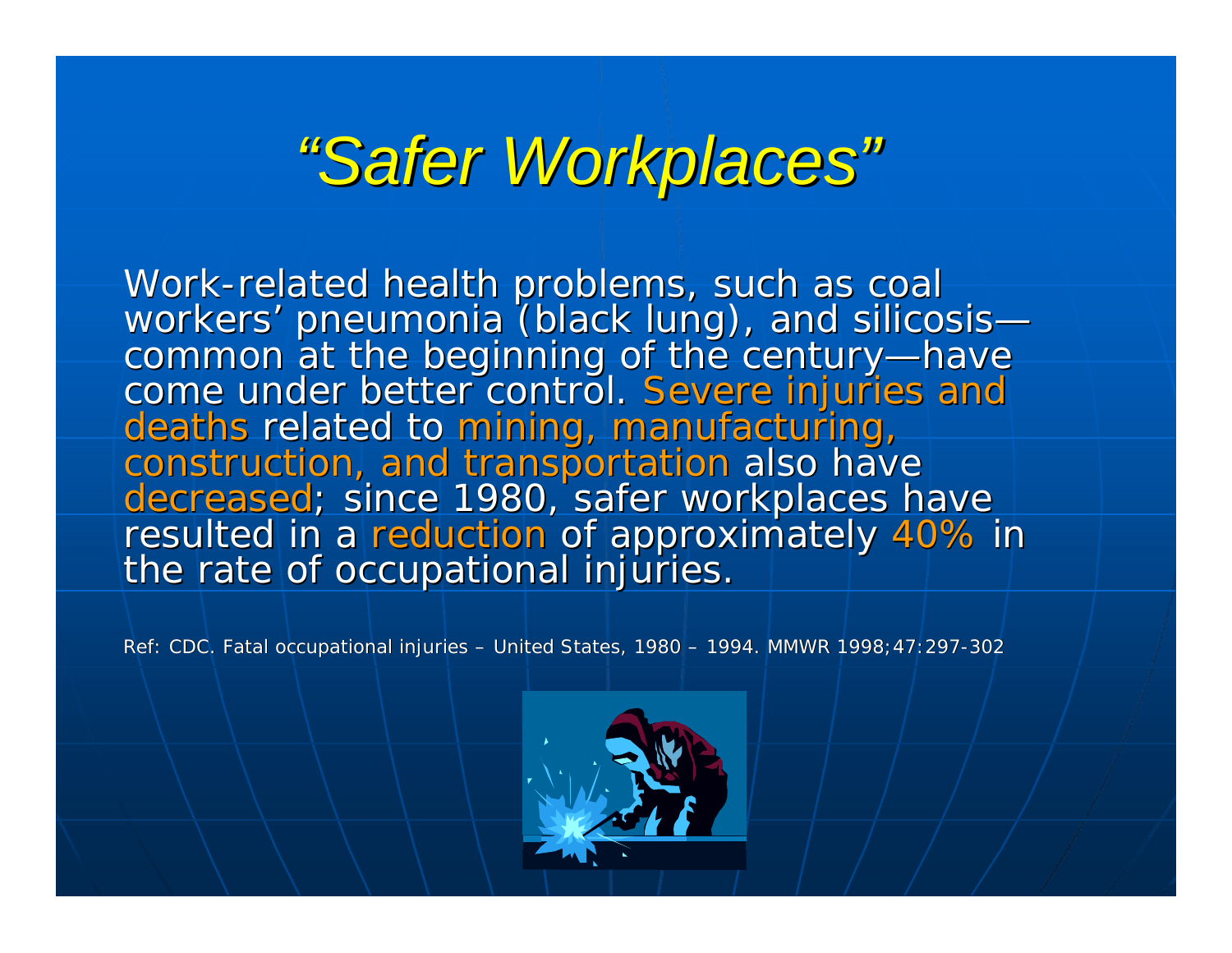#### *"Control of Infectious Diseases Control of Infectious Diseases "*

*Control of infectious diseases* has resulted from clean water and improved sanitation. Infections<br>such as typhoid and cholera transmitted by<br>contaminated water, a major cause of illness and<br>death early in the 20<sup>th</sup> century, have been reduced dramatically by *improved sanitation*. In addition,<br>the discovery of *antimicrobial therapy* has been<br>critical to successful public health efforts to *control* infections such as *tuberculosis* and *sexually* transmitted diseases (STDs).

![](_page_39_Picture_2.jpeg)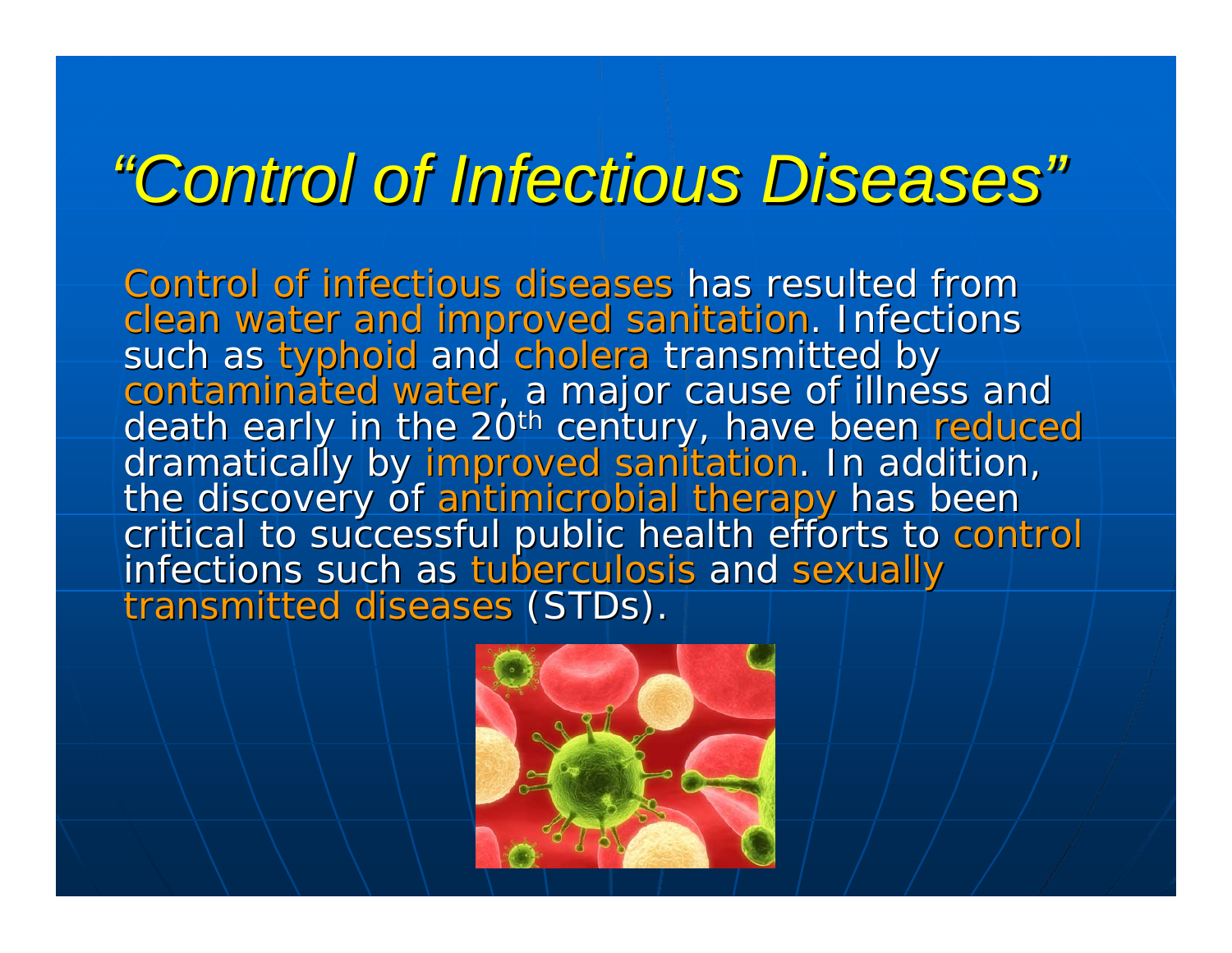#### *"Decline in Deaths from Heart Decline in Deaths from Heart Disease and Stroke Disease and Stroke"*

**Decline in deaths from coronary heart disease and** from coronary earth coronary heart disease and stroke have resulted from risk-factor modification, control coupled with improved access to early control coupled with improved access to early detection and *better treatment*. Since 1972, death rates for *coronary heart disease* have *decreased* 51%.

Ref: Anonymous. The sixth report of the Joint National Committee on Prevention, Detection, Evaluation, and Treatment of High Blood Pressure. Arch Intern Med 1997;157:2413-46.

![](_page_40_Picture_3.jpeg)

![](_page_40_Picture_4.jpeg)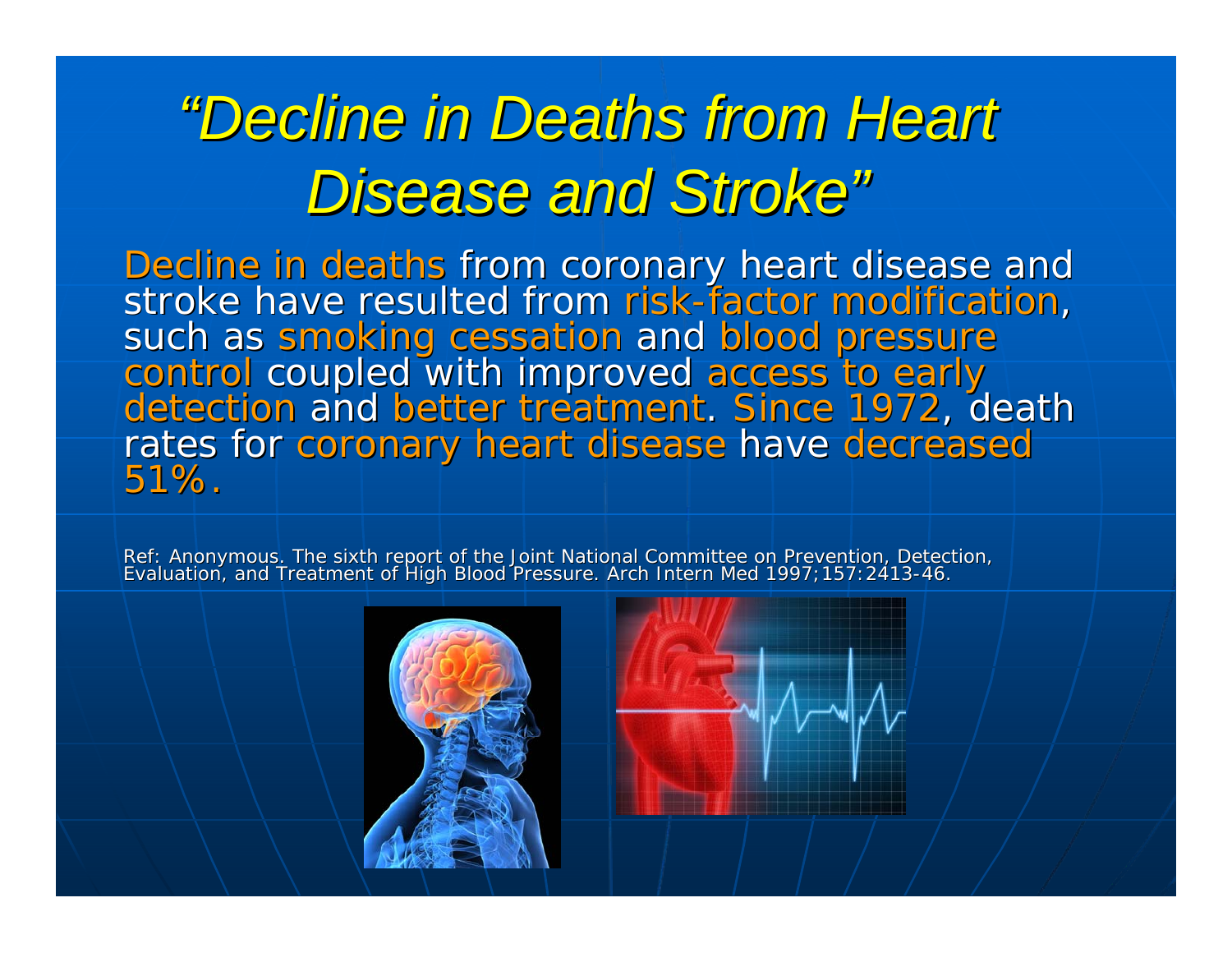#### *"Safer and Healthier Foods Safer and Healthier Foods"*

Since 1900, safer and healthier foods have resulted from resulted from *decreases in microbial contamination decreases in microbial contamination* and *increases in nutritional content*. Identifying essential micronutrients and establishing foodfortification programs have almost eliminated major nutritional deficiency diseases such as rickets, goiter, and pellagra in the United States

![](_page_41_Picture_2.jpeg)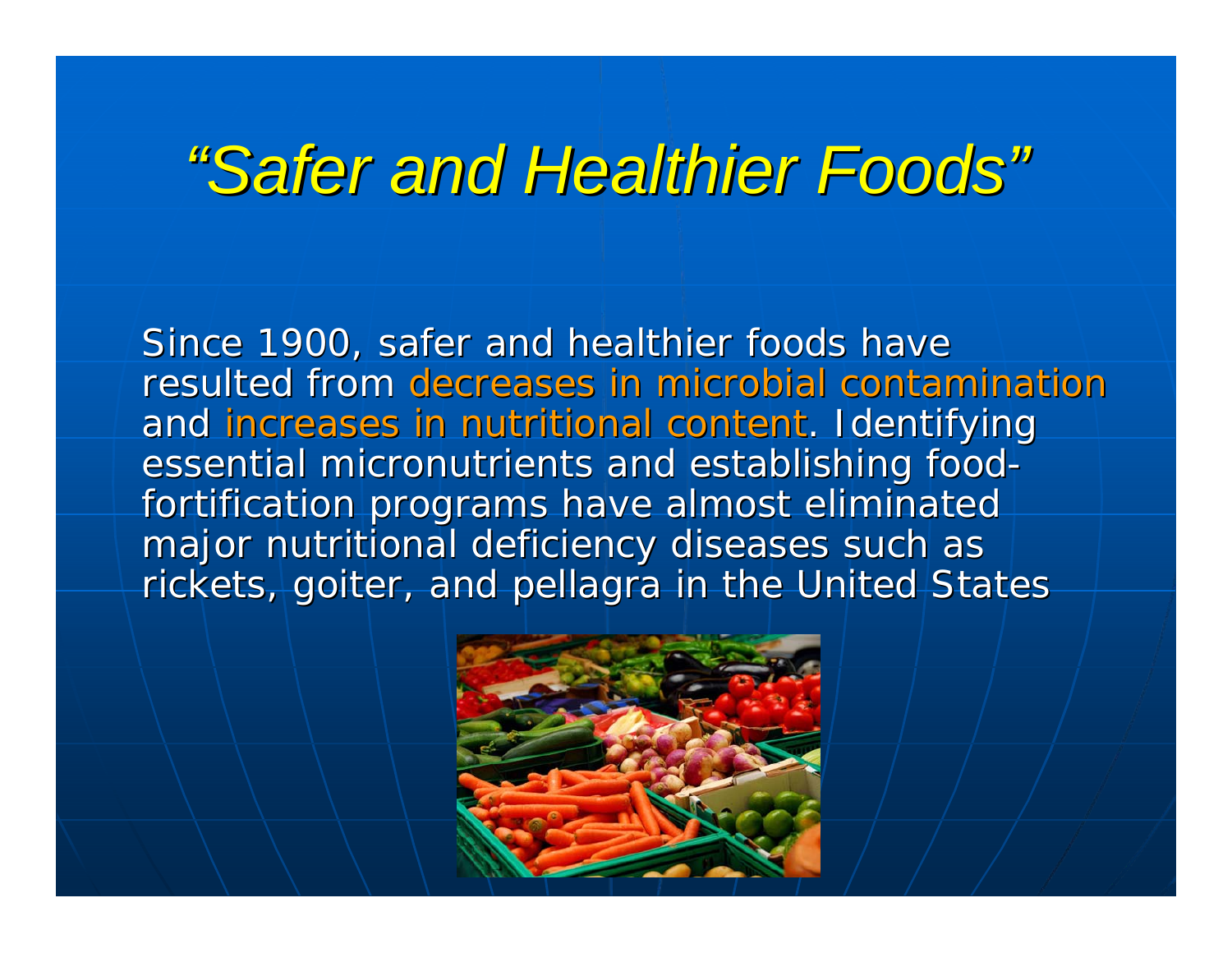#### *"Healthier Mothers and Babies Healthier Mothers and Babies"*

Healthier mothers and babies have resulted from better *hygiene* and *nutrition*, availability of *antibiotics*, greater *access to health care*, and *technologic advances* in maternal and neonatal medicine. Since 1900, *infant mortality* has *decreased 90% decreased 90%* and *maternal mortality maternal mortality* has *decreased 99%. decreased 99%.*

![](_page_42_Picture_2.jpeg)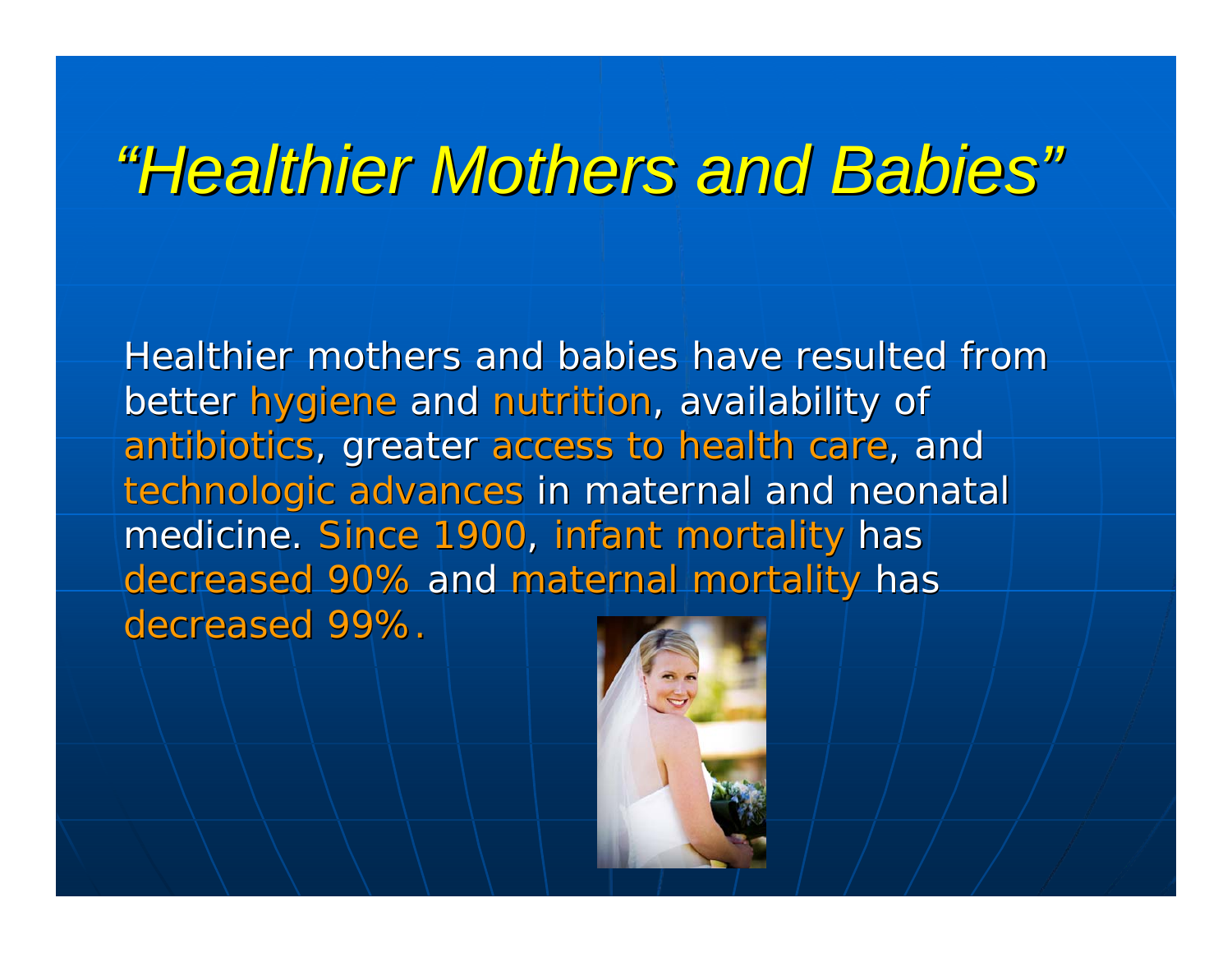## *"Family Planning Family Planning"*

Access to family planning and contraceptive<br>services has altered social and economic roles of women. *Family planning* has provided health<br>benefits such as *smaller family size* and *longer*<br>*interval between birth of children*; increased opportunities for *preconception counseling and*<br>screening; fewer infant, child, and maternal<br>deaths; and the use of *barrier contraceptives* to *prevent pregnancy* and *transmission of HIV and other STDs*.

![](_page_43_Picture_2.jpeg)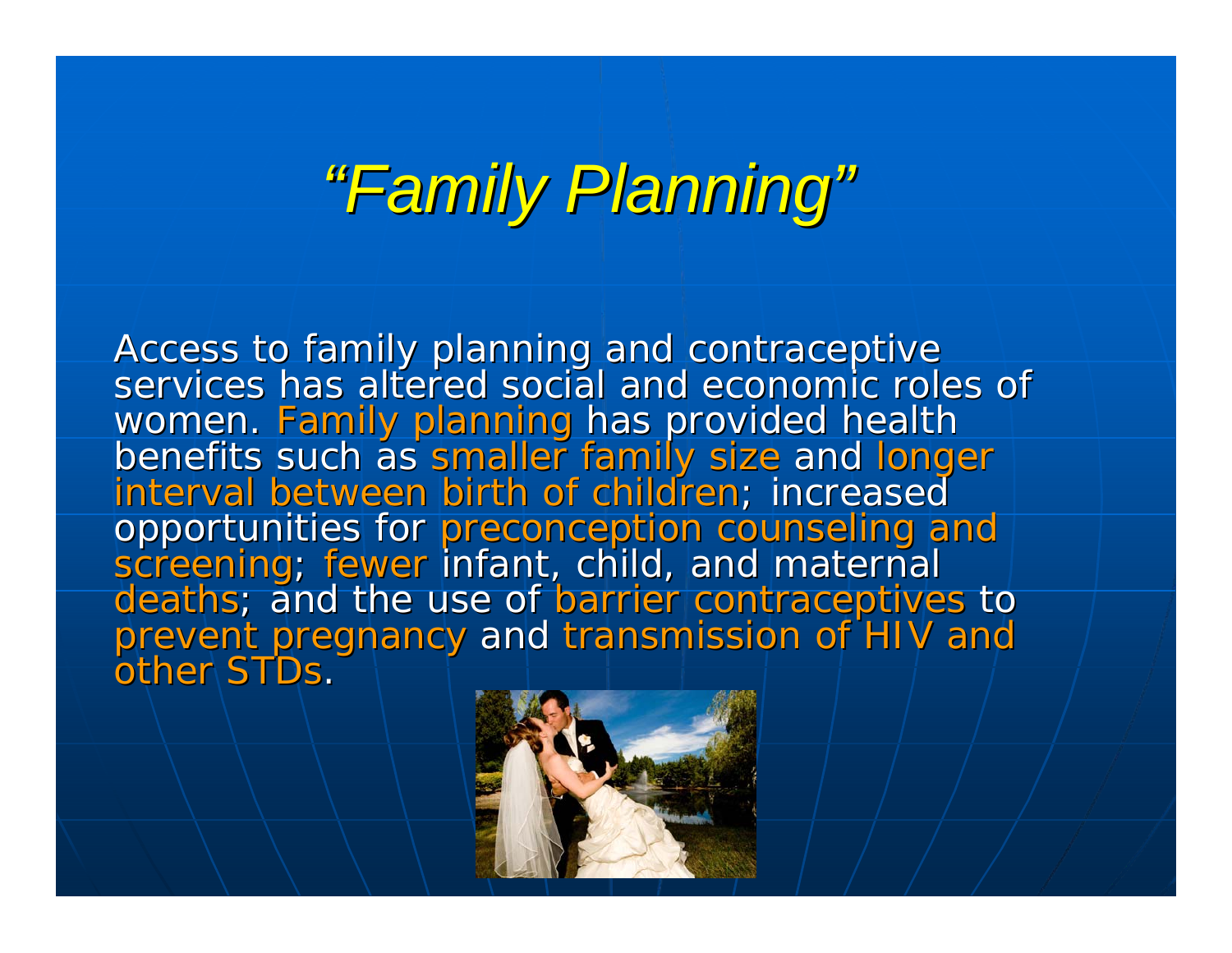### *"Fluoridation of Drinking Water Fluoridation of Drinking Water"*

**Fluoridation** of drinking water began in 1945 and in 1999 reaches an estimated 144 million persons<br>in the United States. Fluoridation safely and inexpensively benefits both children and adults by<br>effectively *preventing tooth clecay*, regardless of<br>socioeconomic status or access to care. **Fluoridation** has played an important role in the reductions in tooth decay (40% - 70% in children) and of *tooth loss in adults* (40% - 60%).

Ref: Burt BA, Eklund SA. Denistry, dental practice, and the community. Philidelphia, Pennsylvania: , WB Saunders Company, 1999:204-20.

![](_page_44_Picture_3.jpeg)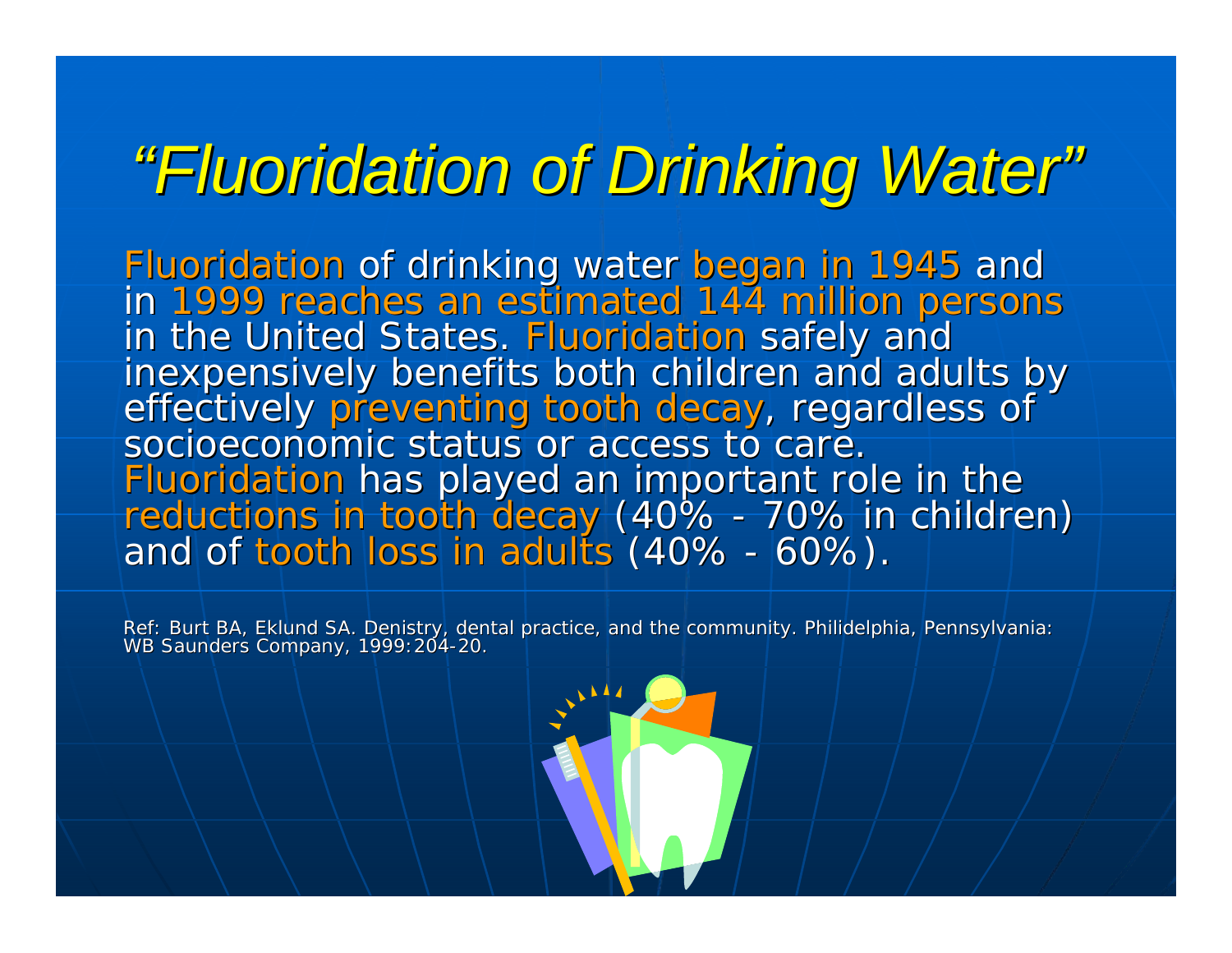#### *"Recognition of Tobacco Use as a Recognition of Tobacco Use as a Health Hazard Health Hazard"*

Recognition of tobacco use as a health hazard and subsequent public health anti-smoking campaigns have resulted in changes in social norms to *prevent initiation of tobacco use, promote cessation use cessation use*, and *reduce exposure to reduce exposure to environmental tobacco smoke.* Since the 1964 **Surgeon General's report on the health risks of** smoking, the *prevalence of smoking among adults has decreased*, and *millions of smoking-related deaths have been prevented. deaths have been prevented.*

Ref: Public Health Service. For a healthy nation: returns on investment in public health. Atlanta, Georgia: US Department of health and Human Services, Public Health Service, Office of Disease Prevention and Health Promotion and CDC, 1994.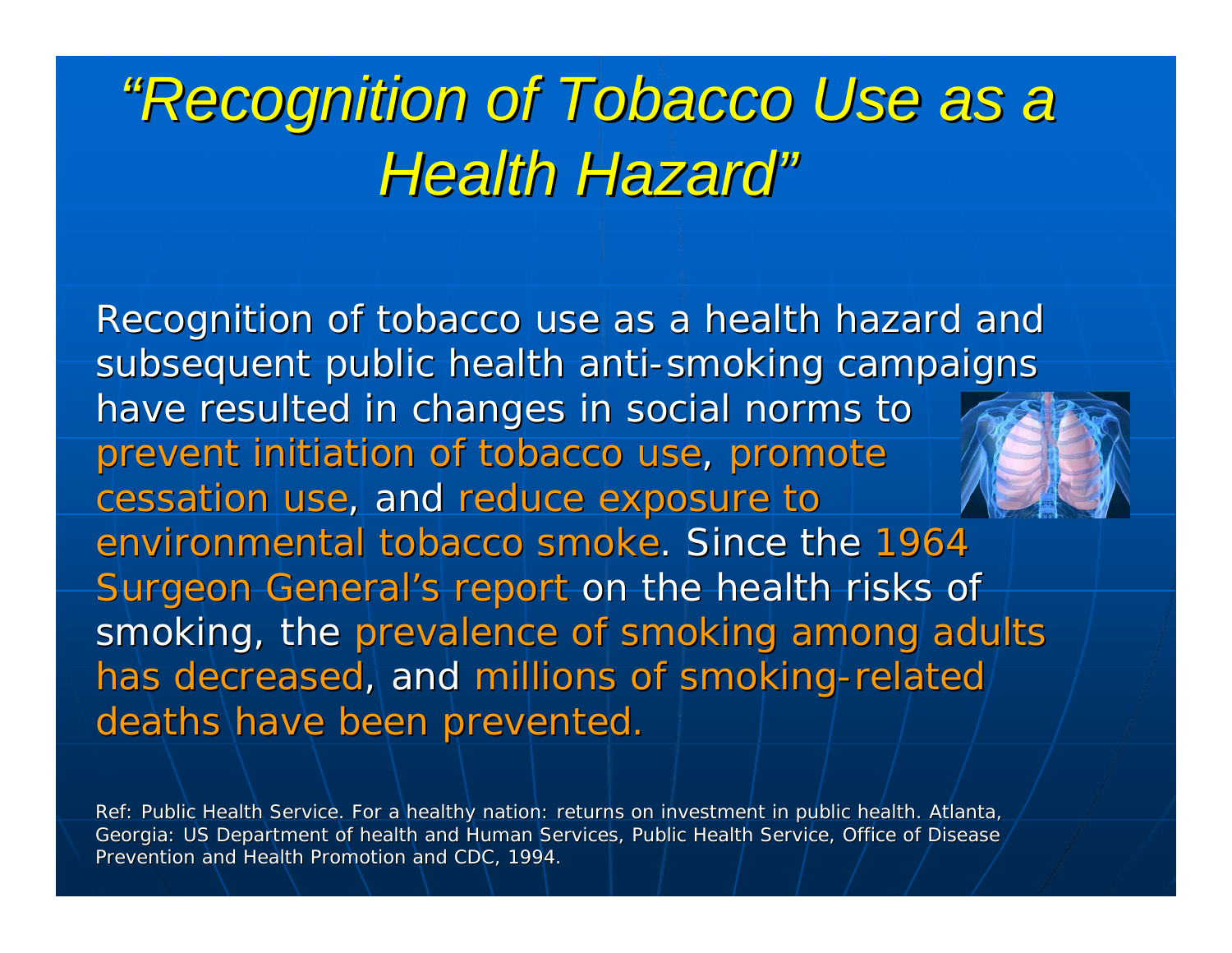#### Impact of Public Health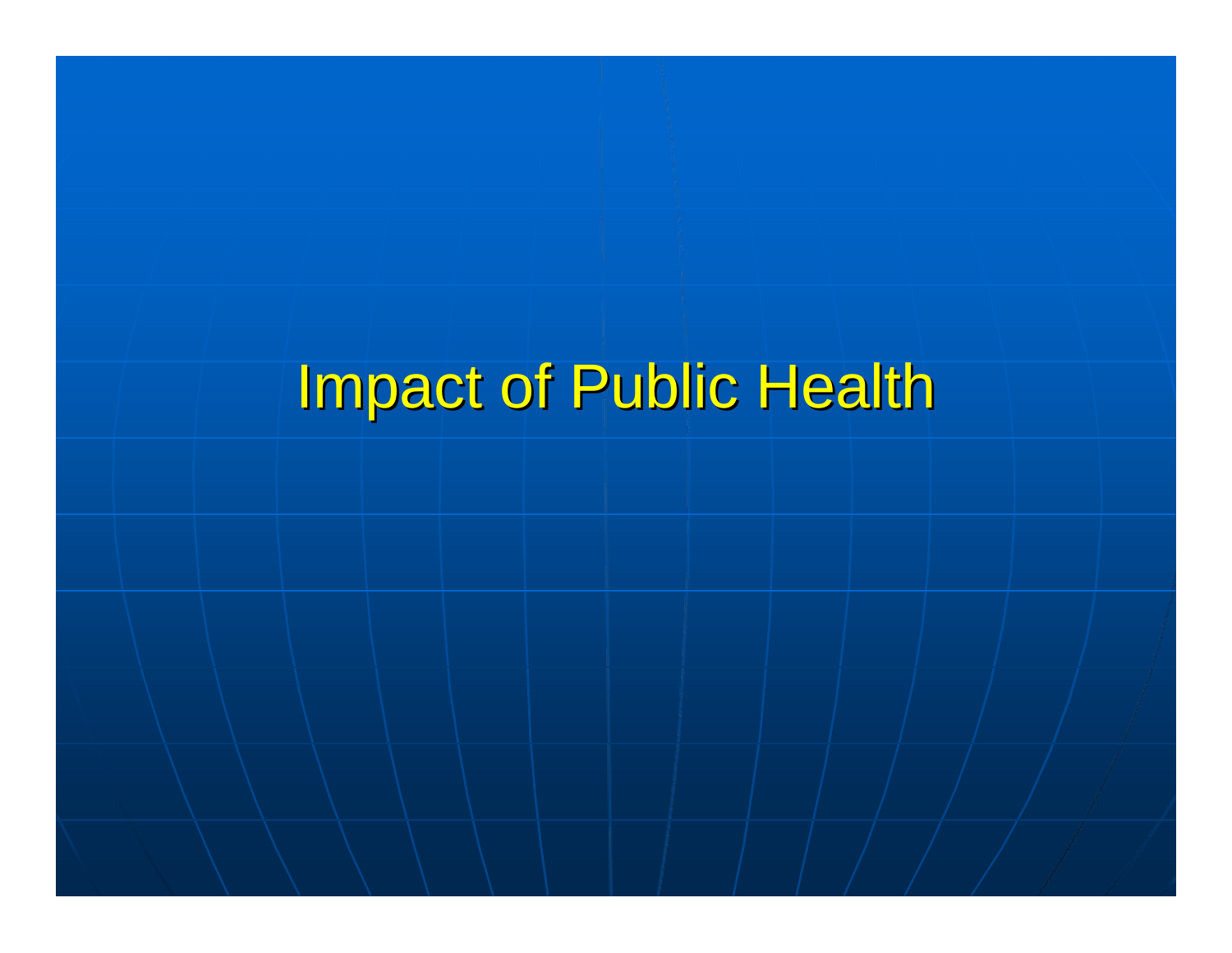#### Impact of Public Health

The dramatic achievements of Public Health in the 20<sup>th</sup> century have improved our quality of life: an increase *in life expectancy*, world wide *reduction* in infant and child mortality, and the *elimination or reduction of many communicable diseases communicable diseases*.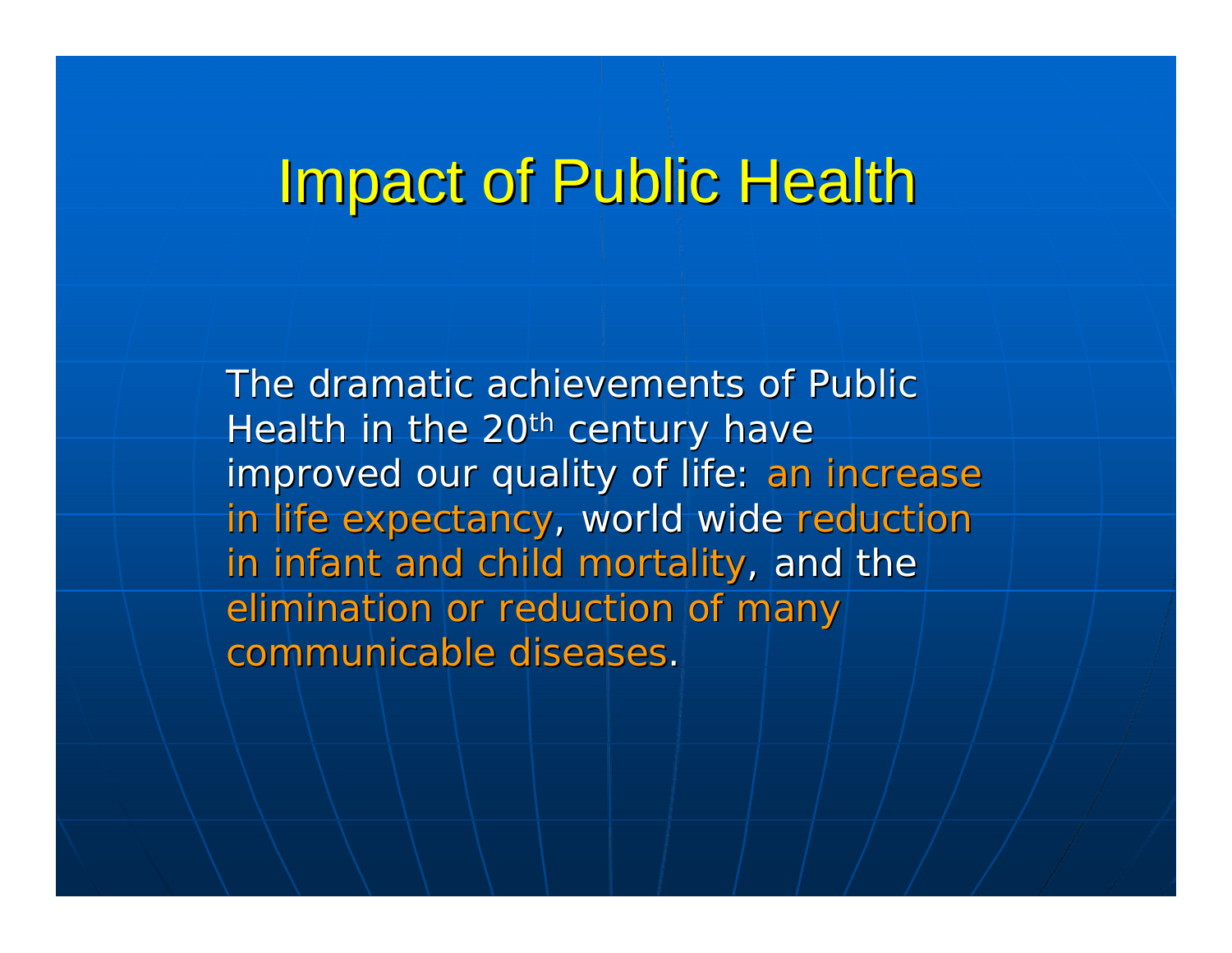### Impact of Public Health

Since 1900, the average *life expectancy* for Americans has *increased* by about *30 years*.

Over *twenty-five of the 30* years<br>can be attributed to *public health*<br>initiatives. *initiatives*.

*Medical advances* account for *less than 4* years.